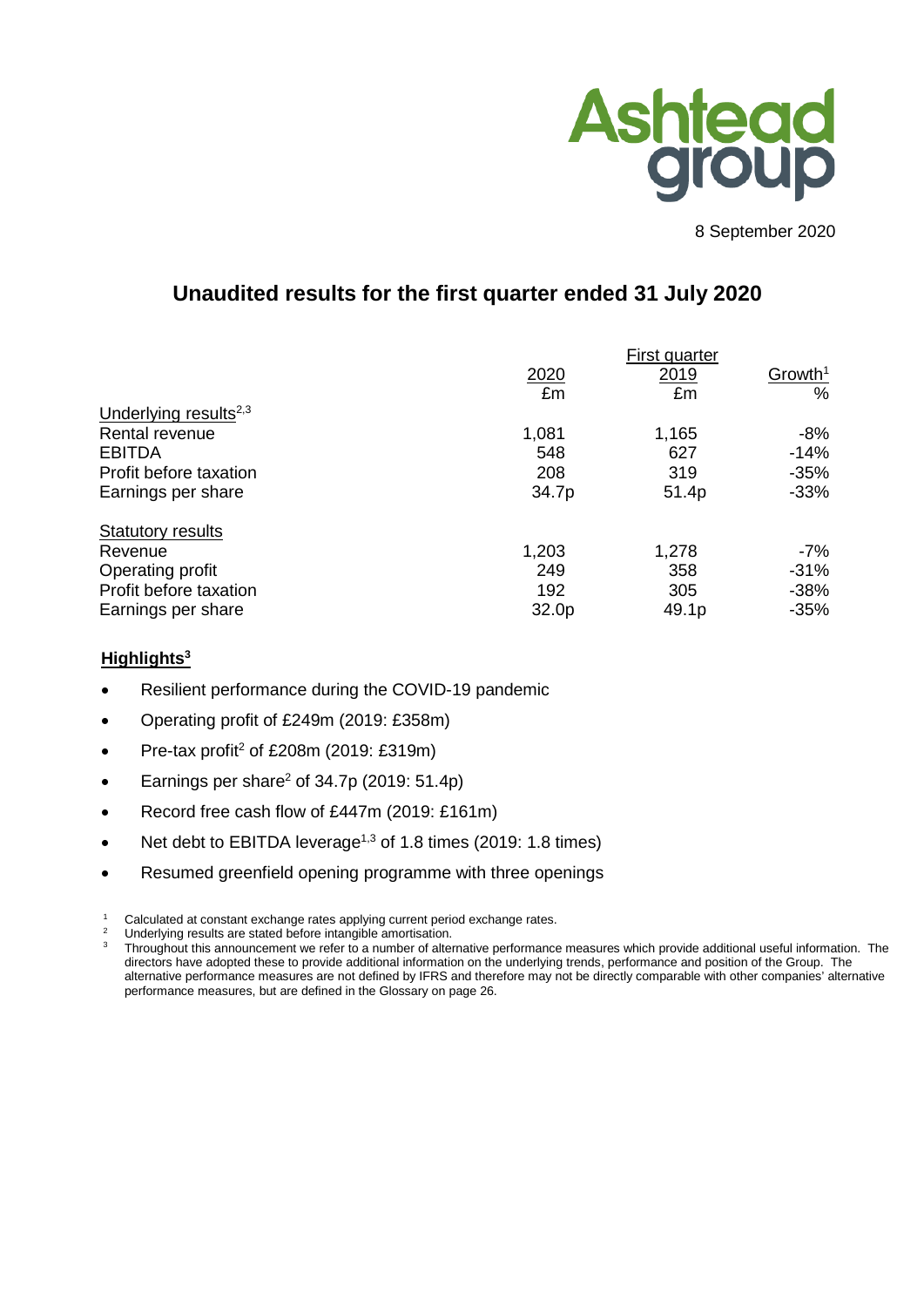## **Ashtead's chief executive, Brendan Horgan, commented:**

"In a quarter of ongoing market and operating environment challenges, our dedicated team members throughout North America and the United Kingdom once again delivered for all our stakeholders. I am extraordinarily proud of, and grateful for their collective response and execution, doing so while keeping our leading value of safety at the forefront of all we do.

In these challenging markets, the Group delivered a strong quarter with rental revenue down only 8% at constant exchange rates. This resilient performance illustrates the successful execution of our long-term strategy, which we embarked upon after the last recession, to broaden and diversify our end markets and strengthen our balance sheet. This positioned us to capitalise on our ever increasing scale, while remaining agile, particularly during these unprecedented times. The actions we took to optimise cash flow, reducing capital expenditure and operating costs, resulted in record free cash flow for the first quarter of £447m (2019: £161m) contributing to reduced leverage of 1.8 times compared to 1.9 times at year end.

Looking forward, the strength of our business model and balance sheet positions the Group well in these more uncertain markets. Assuming there is no significant COVID-19 second wave leading to major market shutdowns, like we experienced earlier this year, we expect full-year Group rental revenue to be down mid to high single digits when compared with last year on a constant currency basis. The benefit we derive from the diversity of our products, services and end markets, coupled with ongoing structural change, enables the Board to look forward to a year with free cash flow in excess of £1bn, continued strengthening of our market position and the medium term with confidence."

#### Contacts:

| Will Shaw       | Director of Investor Relations | +44 (0)20 7726 9700  |
|-----------------|--------------------------------|----------------------|
| Neil Bennett    | Maitland/AMO                   | +44 (0) 20 7379 5151 |
| James McFarlane | Maitland/AMO                   | +44 (0)7584 142665   |

Brendan Horgan and Michael Pratt will hold a conference call for equity analysts to discuss the results and outlook at 10am on Tuesday, 8 September 2020. The call will be webcast live via the Company's website at [www.ashtead-group.com](http://www.ashtead-group.com/) and a replay will be available via the website shortly after the call concludes. A copy of this announcement and the slide presentation used for the call are available for download on the Company's website. The usual conference call for bondholders will begin at 4pm (11am EST).

Analysts and bondholders have already been invited to participate in the analyst call and conference call for bondholders but any eligible person not having received details should contact the Company's PR advisers, Maitland/AMO (Audrey Da Costa) at +44 (0)20 7379 5151.

#### *Forward looking statements*

*This announcement contains forward looking statements. These have been made by the directors in good faith using*  information available up to the date on which they approved this report. The directors can give no assurance that *these expectations will prove to be correct. Due to the inherent uncertainties, including both business and economic risk factors underlying such forward looking statements, actual results may differ materially from those expressed or implied by these forward looking statements. Except as required by law or regulation, the directors undertake no obligation to update any forward looking statements whether as a result of new information, future events or otherwise.*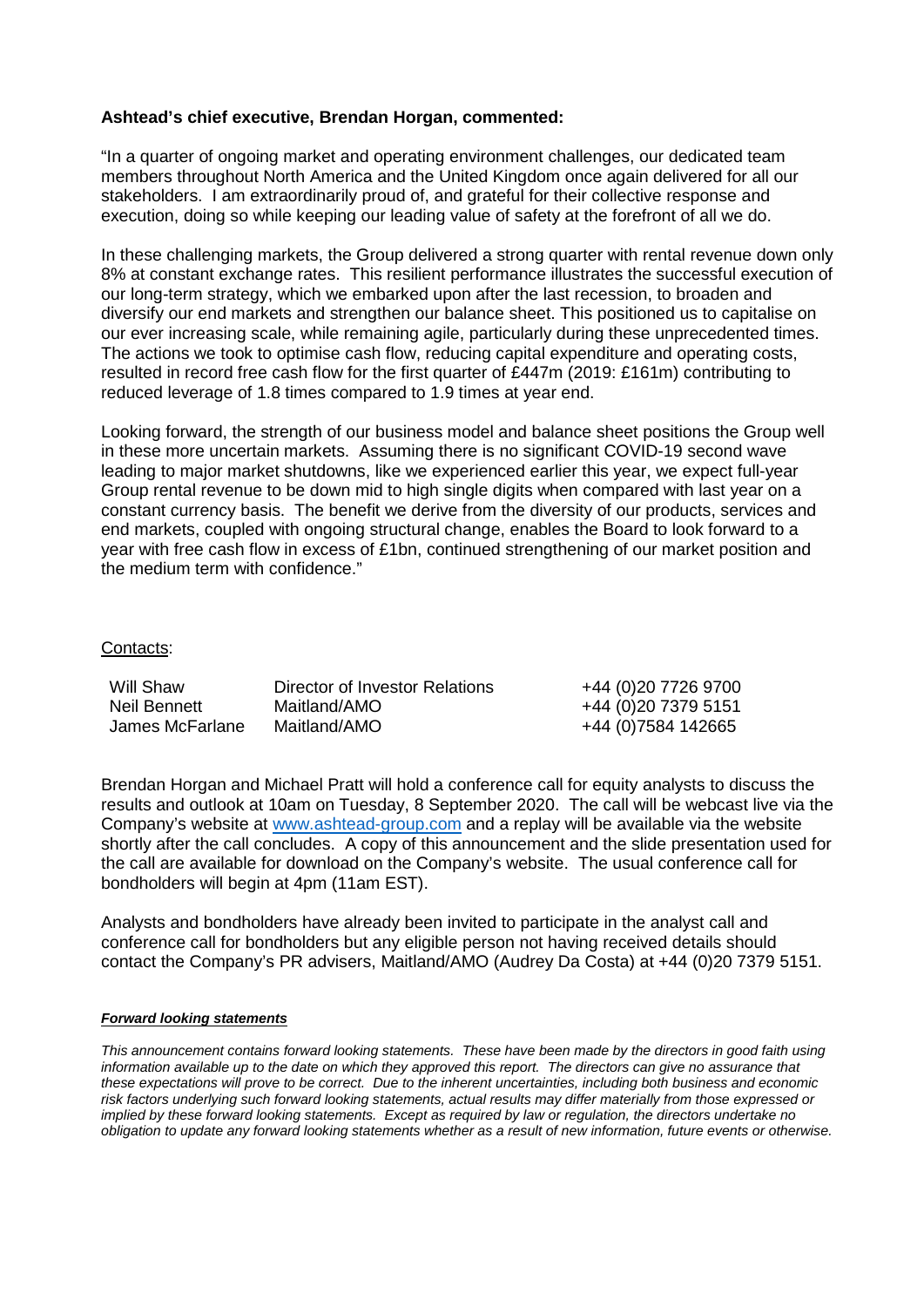## **Overview and markets**

Our first quarter has been dominated by the impact of the COVID-19 pandemic. Our response to these unprecedented times has been impressive. Our robust model has enabled us to continue to serve all our customers in all our geographies. Throughout this period our focus has been on our people, our customers, our communities and our investors, in particular:

- ensuring the health and safety of our team members and customers;
- continuing to serve the needs of our customers and communities, including supporting government and private sector responses to the pandemic; and
- taking steps to optimise cash flow, reduce operating costs and strengthen further our liquidity position during a period of suppressed activity.

While trading volumes were lower than last year as a result of the pandemic, this has been mitigated, in part, by emergency response efforts throughout our business units but particularly within our specialty businesses. Sunbelt Rentals is designated as an essential business in the US, UK and Canada and has supported government and private sector responses to the pandemic. This includes providing vital equipment and services to first responders, hospitals, alternative care facilities, testing sites, food services and telecommunications and utility companies, while continuing to service ongoing construction sites and increased facility maintenance and cleaning.

As a result of these market dynamics, rental only revenue in the US was only 8% lower than the prior year. This consisted of our general tool business which was 9% lower than prior year, while the specialty businesses (excluding oil and gas) demonstrated the benefit of a broader range of products and end markets with rental only revenue 6% higher than last year. This contributed to Group rental revenue in the first quarter 8% lower than the prior year at constant exchange rates. The degree of impact on volume has varied significantly across our geographical markets and is correlated to the severity of infection rates and associated market level restrictions. Activity levels have increased consistently through the quarter such that we have almost as much fleet on rent in the US and Canada as last year and slightly more in the UK. With some impact from Hurricane Laura, US August rental revenue was 7% (3% on a billings per day basis) lower than last year.

A skilled workforce is instrumental to the Group's long-term success and we have made every effort to preserve our committed workforce for the impending recovery. Therefore, we have not made any team members redundant as a result of the impact of COVID-19 and have not sought assistance from any government support programmes such as the UK's Coronavirus Job Retention Scheme or similar schemes in Canada.

Looking forward, we believe that the impact of the COVID-19 pandemic will continue to give rise to market uncertainties over the coming months. However, with strong market positions in all our markets, supported by good quality fleets and a strong financial position, we believe that we are well positioned to respond to this market uncertainty and continue to support our customers and team members as well as taking advantage of opportunities to invest for the longer-term strength of the business.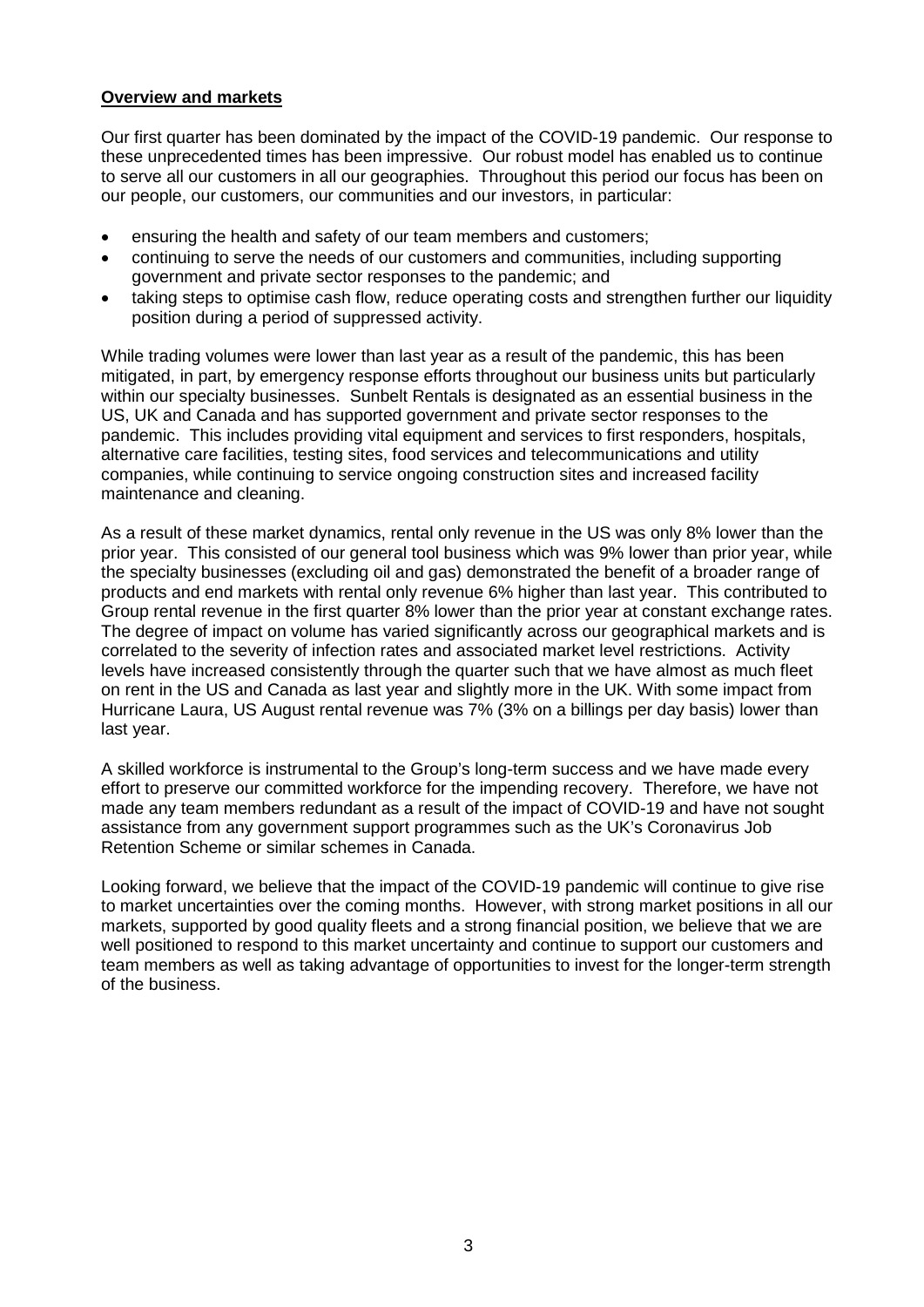# **Trading results**

|                                                      | <b>Revenue</b> |             | <b>EBITDA</b> |       | Profit <sup>1</sup> |              |
|------------------------------------------------------|----------------|-------------|---------------|-------|---------------------|--------------|
|                                                      | 2020           | 2019        | 2020          | 2019  | 2020                | 2019         |
| US in \$m                                            | 1,284.1        | 1,380.9     | 621.1         | 716.0 | 324.1               | 446.6        |
| Canada in C\$m                                       | <u>90.4</u>    | <u>94.8</u> | 29.7          | 37.6  | (0.1)               | 16.0         |
| US in £m                                             | 1,027.0        | 1,090.4     | 496.7         | 565.3 | 259.2               | 352.7        |
| <b>UK</b>                                            | 123.3          | 131.4       | 36.3          | 43.6  | 8.3                 | 15.4         |
| Canada in £m                                         | 52.9           | 56.4        | 17.4          | 22.4  |                     | 9.5          |
| Group central costs                                  |                |             | (2.5)         | (4.7) | (2.7)               | <u>(5.0)</u> |
|                                                      | 1,203.2        | 1,278.2     | 547.9         | 626.6 | 264.8               | 372.6        |
| Net financing costs                                  |                |             |               |       | (56.5)              | (53.6)       |
| Profit before amortisation and tax                   |                |             |               |       | 208.3               | 319.0        |
| Amortisation                                         |                |             |               |       | (15.9)              | (14.3)       |
| Profit before taxation                               |                |             |               |       | 192.4               | 304.7        |
| Taxation charge                                      |                |             |               |       | (48.9)              | (76.5)       |
| Profit attributable to equity holders of the Company |                |             |               |       | 143.5               | 228.2        |
| <u>Marqins</u>                                       |                |             |               |       |                     |              |
| US.                                                  |                |             | 48.4%         | 51.9% | 25.2%               | 32.3%        |
| UK                                                   |                |             | 29.4%         | 33.2% | 6.8%                | 11.7%        |
| Canada                                               |                |             | 32.8%         | 39.7% | $-0.1%$             | 16.8%        |
| Group                                                |                |             | 45.5%         | 49.0% | 22.0%               | 29.2%        |

<sup>1</sup> Segment result presented is operating profit before amortisation.

Group revenue for the quarter decreased 6% (7% at constant exchange rates) to £1,203m (2019: £1,278m). This resilient revenue performance, in a challenging environment, reflects the benefit of our long-term strategy which is focused on broadening and diversifying our end markets, at the same time as increasing our scale and market share. However, this sudden fall in activity levels had a significant impact on profit in the quarter as a large proportion of our costs are fixed in the short term. This profit impact reflects, in part, our decision to not make team members redundant as a result of COVID-19 and use the opportunity presented by lower activity levels to ensure our fleet was well maintained and serviced in preparation for activity levels improving. As a result, underlying profit before tax for the quarter was £208m (2019: £319m).

Although COVID-19 has influenced the Group's short-term planning and actions, our strategy remains unchanged with long-term growth being driven by organic investment (same-store and greenfield) supplemented by bolt-on acquisitions. In the US and Canada, we experienced 8% and 2% rental only revenue decline respectively, while in the UK, rental only revenue decreased 9%.

In the US a moderate rental only revenue decline represents a strong performance in difficult market conditions, demonstrating the benefit of our strategy of growing our specialty business and broadening our end markets. In the quarter our specialty business (excluding oil and gas) grew 6% while the general tool business declined 9%. US total revenue, including new and used equipment, merchandise and consumable sales, decreased 7% to \$1,284m (2019: \$1,381m).

The UK business, which was rebranded Sunbelt Rentals with effect from 1 June 2020, generated rental only revenue of £80m, down 9% on the prior year on a comparable basis (2019: £88m). This was a strong performance as the breadth of our product offering and commitment of our team members enabled us to provide essential support to the Department of Health in its COVID-19 response efforts. Total revenue decreased 6% to £123m (2019: £131m).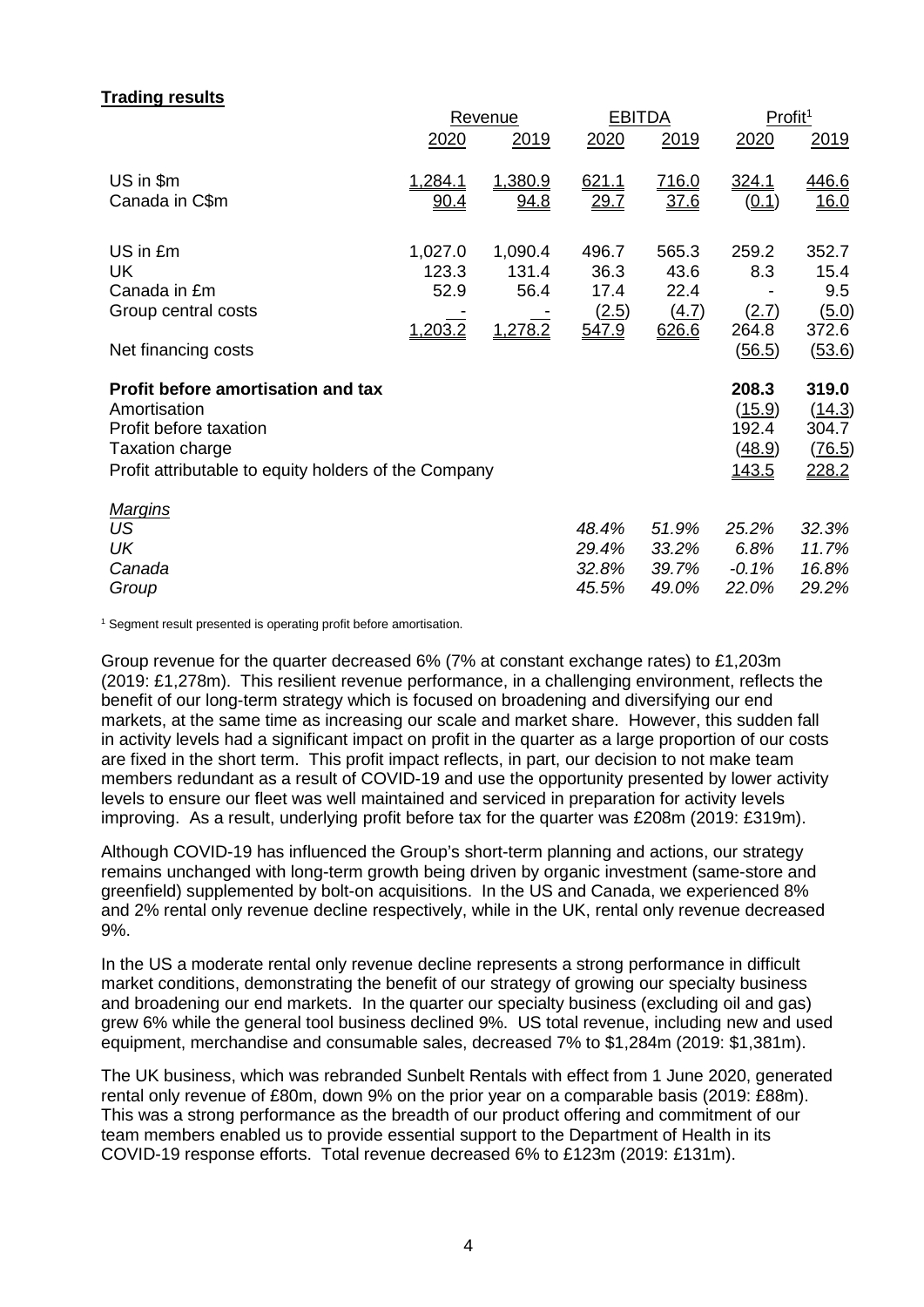Canada's rental only revenue decreased 2% on a reported basis. Excluding the impact of the acquisition of William F. White ('WFW'), rental only revenue of the legacy business decreased 11%. Total revenue was C\$90m (2019: C\$95m).

In all our markets we took action to reduce operating costs and eliminate discretionary expenditure. However, as discussed earlier, we took an early decision to not make any team members redundant as a result of COVID-19, not seek assistance from any government support programmes and to continue investment in the business, including our technology platform and the condition of our rental fleet. As a result, in the US, 74% of the revenue decline dropped through to EBITDA. This contributed to a reported EBITDA margin of 48% (2019: 52%) and a 27% decrease in operating profit to \$324m (2019: \$447m) at a margin of 25% (2019: 32%).

Last year we launched Project Unify in the UK with the objective of improving operational efficiency and returns. This has resulted in significant investment in the operational infrastructure of the business which, when combined with the impact of COVID-19 on activity levels, contributed to an EBITDA margin of 29% (2019: 33%). Operating profit of £8m (2019: £15m) at a margin of 7% (2019: 12%) also reflected these factors.

Canada is in a growth phase as we invest to expand its network and develop the business. The most recent acquisition was WFW and, while the prospects for this business remain bright, it was a significant drag on Canadian performance in the quarter. Film and TV production activity in Canada ceased in March and is only just about to restart. As a result, WFW contributed virtually no revenue in the quarter but we retained all the team members and infrastructure of the business. This resulted in a loss for the WFW business of C\$11m in the quarter which impacted Canadian margins adversely. The legacy Canadian business, excluding WFW, maintained its EBITDA margin at 40% (2019: 40%) and generated an operating profit of C\$11m (2019: C\$16m) at a 13% margin (2019: 17%).

Overall, Group underlying operating profit decreased to £265m (2019: £373m), down 30% at constant exchange rates. Net financing costs increased to £57m (2019: £54m) reflecting higher lease interest costs. As a result, Group profit before amortisation of intangibles and taxation was £208m (2019: £319m). After a tax charge of 25% (2019: 25%) of the underlying pre-tax profit, underlying earnings per share decreased to 34.7p (2019: 51.4p). The underlying cash tax charge was 40%.

Statutory profit before tax was £192m (2019: £305m). This is after amortisation of £16m (2019: £14m). Included within the total tax charge is a tax credit of  $E4m$  (2019: £3m) which relates to the amortisation of intangibles. As a result, basic earnings per share were 32.0p (2019: 49.1p).

## **Capital expenditure**

Capital expenditure for the quarter was £98m gross and £24m net of disposal proceeds (2019: £521m gross and £451m net). We expect gross capital expenditure to be c. £500m for the full year but have the ability to flex this subject to market conditions. Second hand markets remain healthy and the Group disposed of fleet, including old oil and gas fleet, as planned. As a result, the Group's rental fleet at 31 July 2020 at cost was £9.0bn and our average fleet age is now 38 months (2019: 33 months).

## **Return on Investment**

The Group's return on investment metrics have been affected adversely by the decline in activity levels and their impact on profits from mid-March onwards as a result of COVID-19. This has led to return on investment (excluding goodwill and intangible assets) in the US in the 12 months to 31 July 2020 of 19% (2019: 24%). In the UK, return on investment (excluding goodwill and intangible assets) was 5% (2019: 8%). As a result of the actions taken during the prior year through Project Unify and the strategic plans for the business, we expect returns in the UK to improve post COVID-19. In Canada, return on investment (excluding goodwill and intangible assets) was 6% (2019: 11%). We have made a significant investment in Canada including the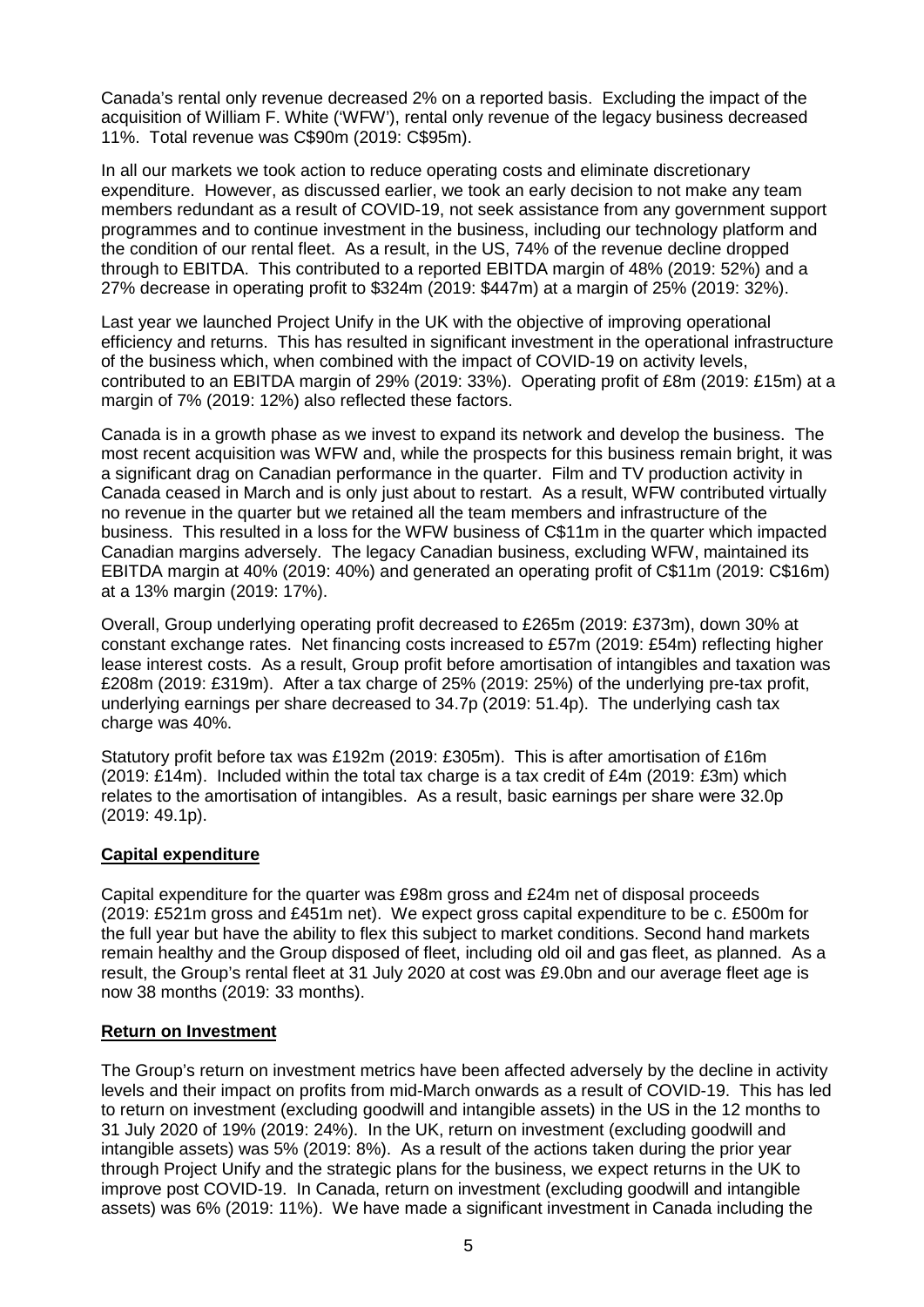acquisition of William F. White last year and, as we develop the potential of the market, we expect returns to improve. For the Group as a whole, return on investment (including goodwill and intangible assets) was 14% (2019: 17%). Return on investment excludes the impact of IFRS 16.

# **Cash flow and net debt**

The Group generated free cash flow of £447m (2019: £161m) during the quarter, a record for the business. As a result, and with the benefit of stronger sterling, net debt reduced in the quarter by £541m.

Net debt at 31 July 2020 was £4,822m (2019: £5,161m), resulting in a net debt to EBITDA ratio of 2.2 times (2019: 2.2 times) on a constant currency basis. The Group's target range for net debt to EBITDA is 1.9 to 2.4 times following the adoption of IFRS 16. Excluding the effect of IFRS 16, net debt at 31 July 2020 was £3,726m, while the ratio of net debt to EBITDA was 1.8 times (2019: 1.8 times) on a constant currency basis. The Group's borrowing facilities are committed for an average of six years at a weighted average cost of 4%.

At 31 July 2020, availability under the senior secured debt facility was \$2,831m with an additional \$1,949m of suppressed availability – substantially above the \$460m level at which the Group's entire debt package is covenant free.

# **Capital allocation**

The Group remains disciplined in its approach to allocation of capital with the overriding objective being to enhance shareholder value. Our capital allocation framework remains unchanged and prioritises:

- organic fleet growth;
	- same-stores:
	- greenfields;
- bolt-on acquisitions; and
- a progressive dividend with consideration to both profitability and cash generation that is sustainable through the cycle.

Additionally, we consider further returns to shareholders. In this regard, we assess continuously our medium term plans which take account of investment in the business, growth prospects, cash generation, net debt and leverage. Therefore the amount allocated to buybacks is simply driven by that which is available after organic growth, bolt-on M&A and dividends, whilst allowing us to operate within our 1.9 to 2.4 times target range for net debt to EBITDA (1.5 to 2.0 times pre IFRS 16).

The Group paused its share buyback programme in March as we took action to optimise our cash flow and strengthen further our liquidity position due to the uncertainty arising from the COVID-19 pandemic. We resumed greenfield openings in the quarter and, within the context of our balanced capital allocation policy, leverage range and macroeconomic backdrop, we continue to assess bolt-on opportunities and the appropriate time to resume the buyback programme.

## **Current trading and outlook**

Looking forward, the strength of our business model and balance sheet positions the Group well in these more uncertain markets. Assuming there is no significant COVID-19 second wave leading to major market shutdowns, like we experienced earlier this year, we expect full-year Group rental revenue to be down mid to high single digits when compared with last year on a constant currency basis. The benefit we derive from the diversity of our products, services and end markets, coupled with ongoing structural change, enables the Board to look forward to a year with free cash flow in excess of £1bn, continued strengthening of our market position and the medium term with confidence.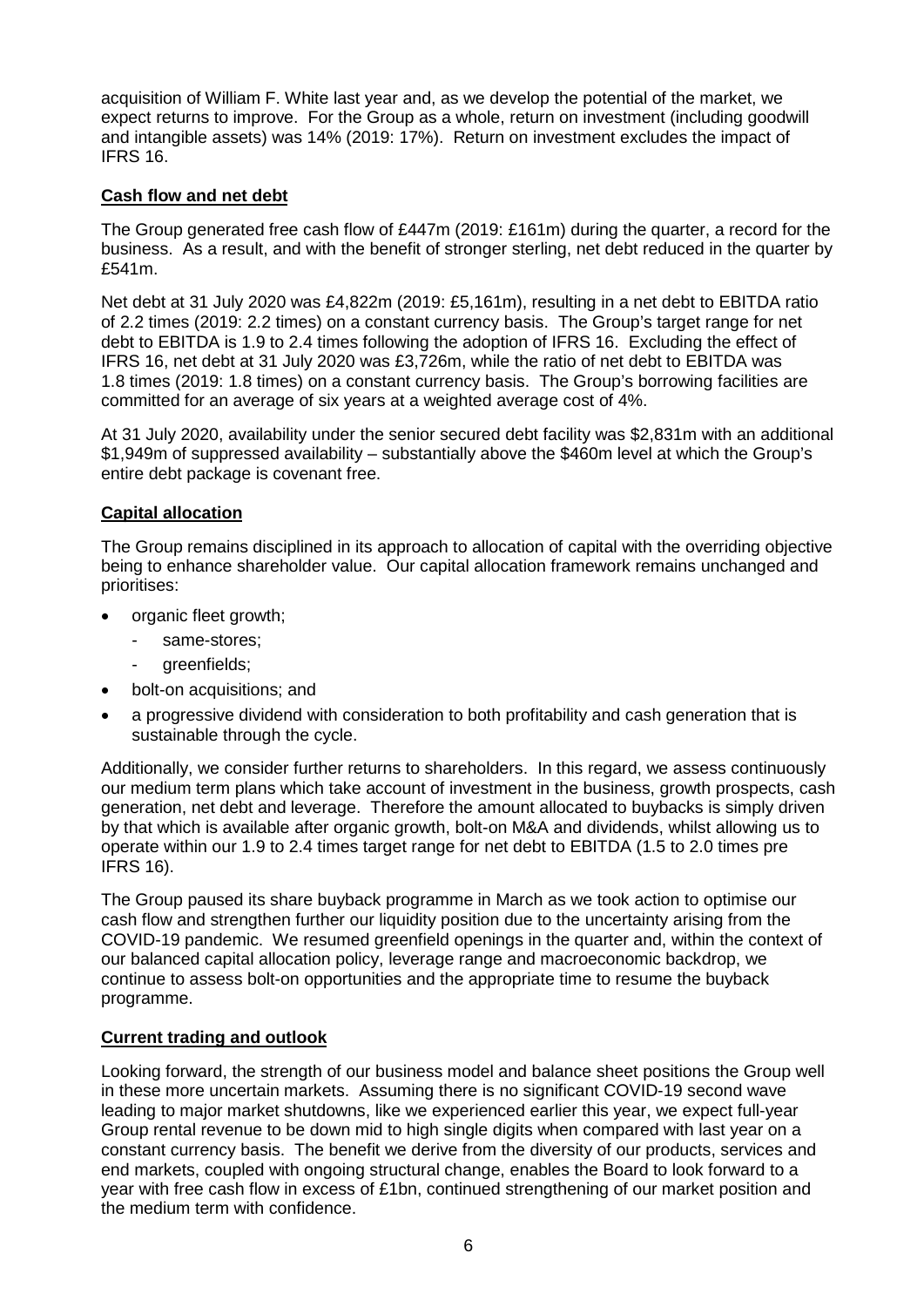# **CONSOLIDATED INCOME STATEMENT FOR THE THREE MONTHS ENDED 31 JULY 2020**

|                               |               | 2020         |         |               | 2019         |         |
|-------------------------------|---------------|--------------|---------|---------------|--------------|---------|
|                               | <b>Before</b> |              |         | <b>Before</b> |              |         |
|                               | amortisation  | Amortisation | Total   | amortisation  | Amortisation | Total   |
|                               | £m            | £m           | £m      | £m            | £m           | £m      |
| <b>Unaudited</b>              |               |              |         |               |              |         |
| <b>Revenue</b>                |               |              |         |               |              |         |
| Rental revenue                | 1,081.1       |              | 1,081.1 | 1,164.5       |              | 1,164.5 |
| Sale of new equipment,        |               |              |         |               |              |         |
| merchandise and consumables   | 51.6          |              | 51.6    | 46.6          |              | 46.6    |
| Sale of used rental equipment | 70.5          |              | 70.5    | 67.1          |              | 67.1    |
|                               | 1,203.2       |              | 1,203.2 | 1,278.2       |              | 1,278.2 |
| <b>Operating costs</b>        |               |              |         |               |              |         |
| Staff costs                   | (287.9)       |              | (287.9) | (285.4)       |              | (285.4) |
| Used rental equipment sold    | (73.7)        |              | (73.7)  | (58.6)        |              | (58.6)  |
| Other operating costs         | (293.7)       |              | (293.7) | (307.6)       |              | (307.6) |
|                               | (655.3)       |              | (655.3) | (651.6)       |              | (651.6) |
| <b>EBITDA*</b>                | 547.9         |              | 547.9   | 626.6         |              | 626.6   |
| Depreciation                  | (283.1)       |              | (283.1) | (254.0)       |              | (254.0) |
| Amortisation of intangibles   |               | (15.9)       | (15.9)  |               | (14.3)       | (14.3)  |
| <b>Operating profit</b>       | 264.8         | (15.9)       | 248.9   | 372.6         | (14.3)       | 358.3   |
| Interest expense              | (56.5)        |              | (56.5)  | (53.6)        |              | (53.6)  |
| Profit on ordinary activities |               |              |         |               |              |         |
| before taxation               | 208.3         | (15.9)       | 192.4   | 319.0         | (14.3)       | 304.7   |
| Taxation                      | (52.8)        | 3.9          | (48.9)  | (80.0)        | 3.5          | (76.5)  |
| Profit attributable to equity |               |              |         |               |              |         |
| holders of the Company        | <u>155.5</u>  | (12.0)       | 143.5   | 239.0         | (10.8)       | 228.2   |
| Basic earnings per share      | 34.7p         | (2.7p)       | 32.0p   | 51.4p         | (2.3p)       | 49.1p   |
| Diluted earnings per share    | <u>34.6p</u>  | (2.7p)       | 31.9p   | 51.2p         | (2.3p)       | 48.9p   |

All revenue and profit is generated from continuing operations.

# **CONSOLIDATED STATEMENT OF COMPREHENSIVE INCOME FOR THE THREE MONTHS ENDED 31 JULY 2020**

|                                                                                                            | Unaudited   |            |  |
|------------------------------------------------------------------------------------------------------------|-------------|------------|--|
|                                                                                                            | 2020<br>£m  | 2019<br>£m |  |
| Profit attributable to equity holders of the Company for the period                                        | 143.5       | 228.2      |  |
| Items that may be reclassified subsequently to profit or loss:<br>Foreign currency translation differences | (103.7)     | 156.3      |  |
| Total comprehensive income for the period                                                                  | <u>39.8</u> | 384.5      |  |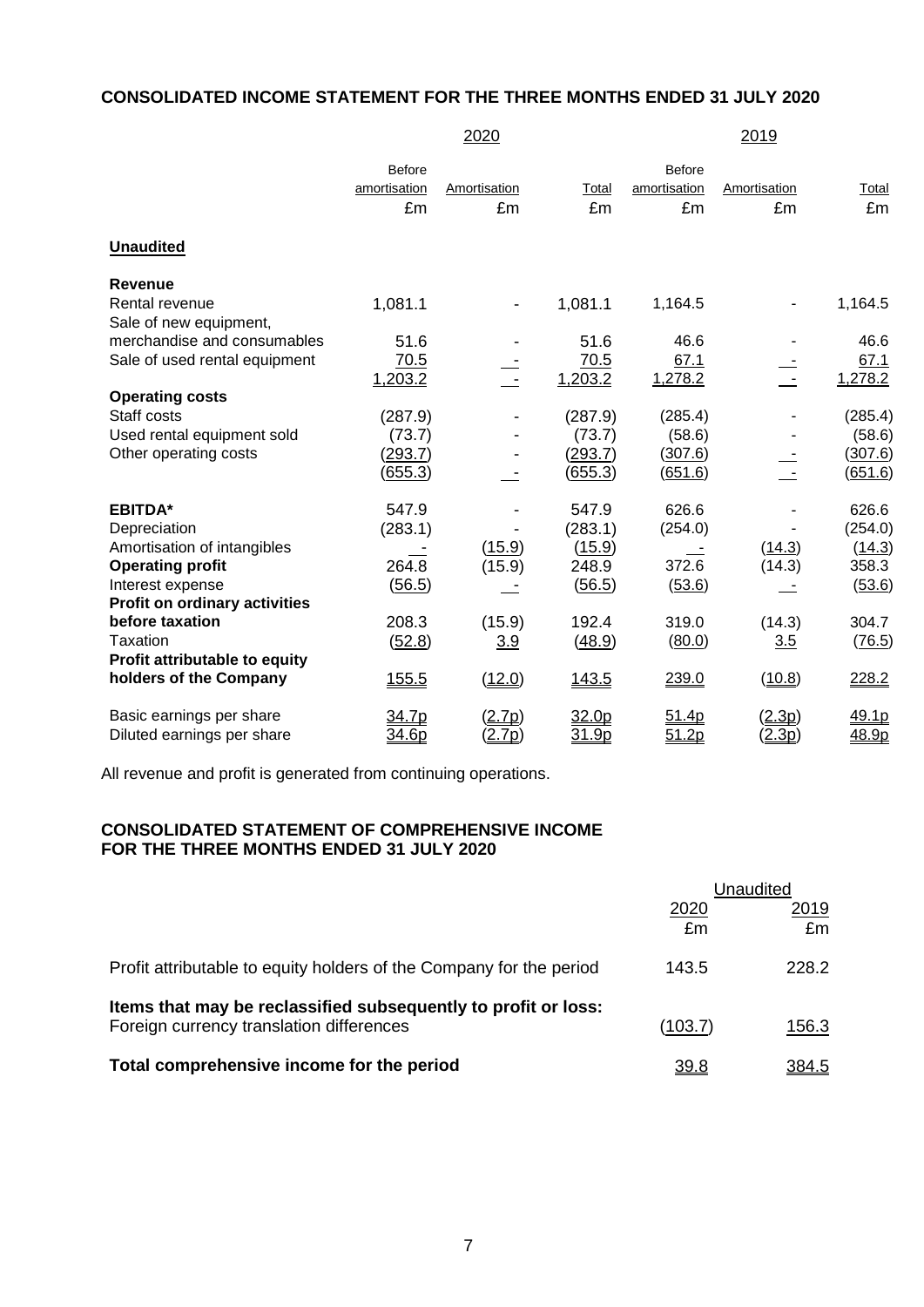# **CONSOLIDATED BALANCE SHEET AT 31 JULY 2020**

|                                                                                 | Unaudited<br>31 July<br>2020 | 2019            | Audited<br>30 April<br>2020 |  |
|---------------------------------------------------------------------------------|------------------------------|-----------------|-----------------------------|--|
|                                                                                 | £m                           | £m              | £m                          |  |
| <b>Current assets</b><br>Inventories                                            | 79.7                         | 99.1            | 83.3                        |  |
| Trade and other receivables                                                     | 798.0                        | 967.5           | 821.6                       |  |
| Current tax asset                                                               | 6.7                          | 14.6            | 32.8                        |  |
| Cash and cash equivalents                                                       | 9.9                          | 17.0            | 241.4                       |  |
|                                                                                 | 894.3                        | 1,098.2         | 1,179.1                     |  |
| <b>Non-current assets</b>                                                       |                              |                 |                             |  |
| Property, plant and equipment                                                   |                              |                 |                             |  |
| - rental equipment                                                              | 5,484.8                      | 5,985.2         | 5,890.1                     |  |
| - other assets                                                                  | 669.6                        | 655.2           | 708.7                       |  |
|                                                                                 | 6,154.4                      | 6,640.4         | 6,598.8                     |  |
| Right-of-use asset                                                              | 1,063.1                      | 982.1           | 1,088.3                     |  |
| Goodwill                                                                        | 1,294.2                      | 1,277.3         | 1,340.3                     |  |
| Other intangible assets                                                         | 302.6                        | 312.4           | 326.1                       |  |
|                                                                                 | 8,814.3                      | 9,212.2         | 9,353.5                     |  |
| <b>Total assets</b>                                                             | 9,708.6                      | <u>10,310.4</u> | 10,532.6                    |  |
| <b>Current liabilities</b>                                                      |                              |                 |                             |  |
| Trade and other payables                                                        | 540.6                        | 790.6           | 574.7                       |  |
| Current tax liability                                                           | 46.2                         | 21.0            | 2.3                         |  |
| Lease liabilities                                                               | 111.0                        | 97.6            | 106.0                       |  |
| Provisions                                                                      | 45.2<br>743.0                | 48.2<br>957.4   | 53.7<br>736.7               |  |
|                                                                                 |                              |                 |                             |  |
| <b>Non-current liabilities</b>                                                  |                              |                 |                             |  |
| Lease liabilities                                                               | 989.2                        | 884.7           | 1,006.2                     |  |
| Long-term borrowings                                                            | 3,731.7                      | 4,195.8         | 4,492.2                     |  |
| Provisions                                                                      | 34.3                         | 31.0            | 38.9                        |  |
| Deferred tax liabilities                                                        | 1,197.4                      | 1,185.0         | 1,274.3                     |  |
| Net defined benefit pension plan liability                                      | 12.2<br>5,964.8              | 1.0<br>6,297.5  | 12.1<br>6,823.7             |  |
|                                                                                 |                              |                 |                             |  |
| <b>Total liabilities</b>                                                        | 6,707.8                      | 7,254.9         | 7,560.4                     |  |
| <b>Equity</b>                                                                   |                              |                 |                             |  |
| Share capital                                                                   | 45.4                         | 49.9            | 45.4                        |  |
| Share premium account                                                           | 3.6                          | 3.6             | 3.6                         |  |
| Capital redemption reserve                                                      | 10.8                         | 6.3             | 10.8                        |  |
| Own shares held by the Company                                                  | (115.9)                      | (745.7)         | (115.9)                     |  |
| Own shares held by the ESOT                                                     | (28.8)<br>202.0              | (27.6)<br>391.0 | (27.7)<br>305.7             |  |
| Cumulative foreign exchange translation differences<br><b>Retained reserves</b> | 2,883.7                      | 3,378.0         | 2,750.3                     |  |
| Equity attributable to equity holders of the Company                            | 3,000.8                      | 3,055.5         | 2,972.2                     |  |
|                                                                                 |                              |                 |                             |  |
| <b>Total liabilities and equity</b>                                             | 9,708.6                      | 10,310.4        | 10,532.6                    |  |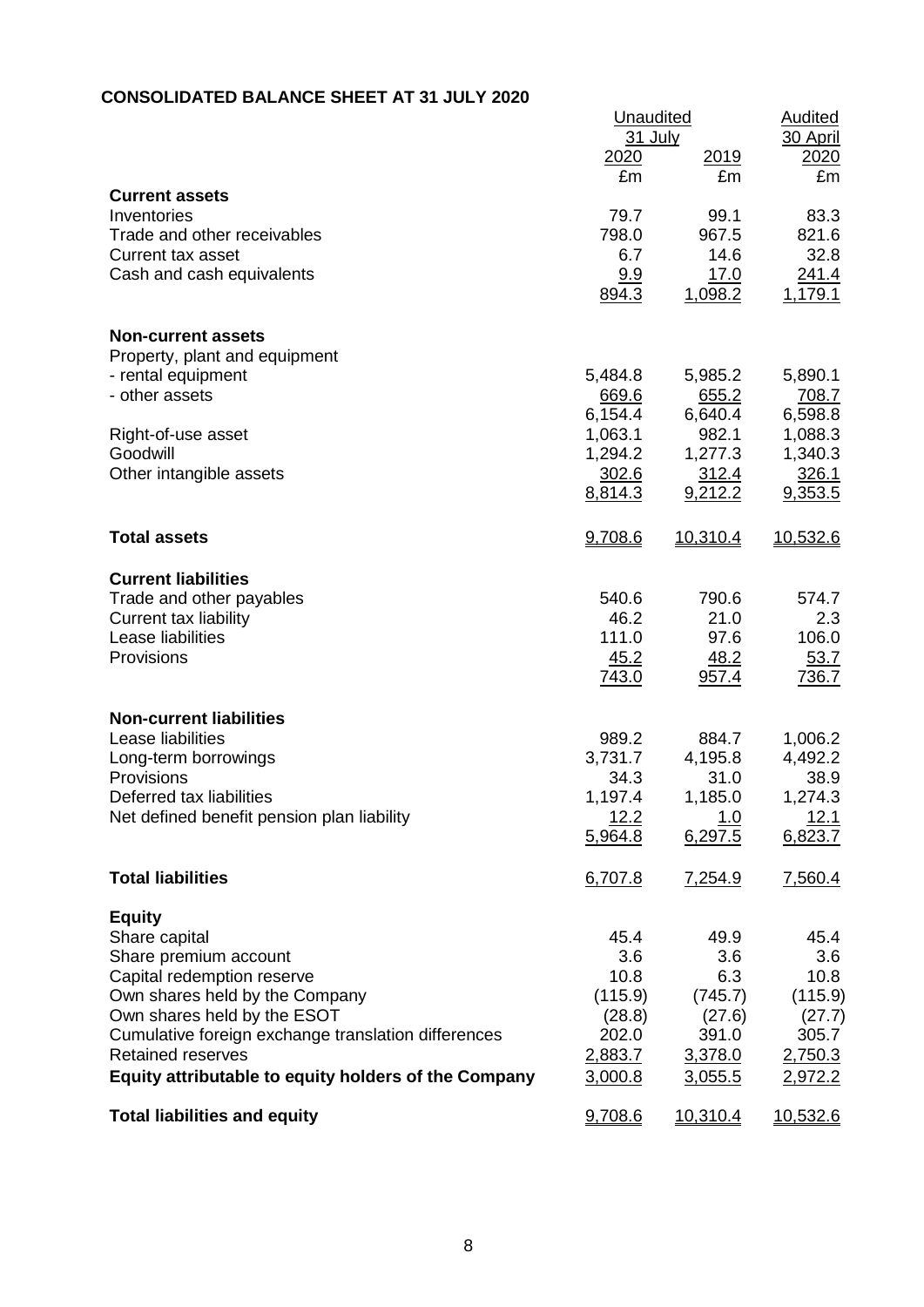# **CONSOLIDATED STATEMENT OF CHANGES IN EQUITY FOR THE THREE MONTHS ENDED 31 JULY 2020**

|                                                                                      | Share<br>capital<br>£m | Share<br>premium<br>account<br>£m | Capital<br>redemption<br>reserve<br>£m | Own<br>shares<br>held by the<br>Company<br>£m | Own<br>shares<br>held<br>through<br>the ESOT<br>£m | Cumulative<br>foreign<br>exchange<br>translation<br>differences<br>£m | Retained<br>reserves<br>£m | <u>Total</u><br>£m  |
|--------------------------------------------------------------------------------------|------------------------|-----------------------------------|----------------------------------------|-----------------------------------------------|----------------------------------------------------|-----------------------------------------------------------------------|----------------------------|---------------------|
| Unaudited<br>At 1 May 2019                                                           | 49.9                   | 3.6                               | 6.3                                    | (622.6)                                       | (24.6)                                             | 234.7                                                                 | 3,153.2                    | 2,800.5             |
| Effect of adoption of IFRS 16                                                        |                        |                                   |                                        |                                               |                                                    |                                                                       | 8.1                        | 8.1                 |
| At 1 May 2019 (restated)                                                             | 49.9                   | 3.6                               | $6.\overline{3}$                       | (622.6)                                       | (24.6)                                             | 234.7                                                                 | 3,161.3                    | 2,808.6             |
| Profit for the period<br>Other comprehensive income:<br>Foreign currency translation |                        |                                   |                                        |                                               |                                                    |                                                                       | 228.2                      | 228.2               |
| differences<br>Total comprehensive income                                            |                        |                                   |                                        |                                               |                                                    | 156.3                                                                 | $\equiv$                   | 156.3               |
| for the period                                                                       |                        |                                   |                                        |                                               |                                                    | 156.3                                                                 | 228.2                      | 384.5               |
| Own shares purchased by<br>the ESOT<br>Own shares purchased by                       |                        |                                   |                                        |                                               | (17.2)                                             |                                                                       |                            | (17.2)              |
| the Company                                                                          |                        |                                   |                                        | (123.1)                                       |                                                    |                                                                       |                            | (123.1)             |
| Share-based payments<br>Tax on share-based payments                                  |                        |                                   |                                        |                                               | 14.2                                               |                                                                       | (12.1)<br>0.6              | 2.1<br>0.6          |
| At 31 July 2019                                                                      | 49.9                   | 3.6                               | 6.3                                    | (745.7)                                       | (27.6)                                             | 391.0                                                                 | 3,378.0                    | 3,055.5             |
| Profit for the period<br>Other comprehensive income:                                 |                        |                                   |                                        |                                               |                                                    |                                                                       | 511.5                      | 511.5               |
| Foreign currency translation<br>differences                                          |                        |                                   |                                        |                                               |                                                    | (85.3)                                                                |                            | (85.3)              |
| Remeasurement of the defined<br>benefit pension plan                                 |                        |                                   |                                        |                                               |                                                    |                                                                       | (10.8)                     | (10.8)              |
| Tax on defined benefit<br>pension plan                                               |                        |                                   |                                        |                                               |                                                    |                                                                       | 2.1                        | 2.1                 |
| Total comprehensive income<br>for the period                                         |                        |                                   |                                        |                                               | $\equiv$                                           | (85.3)                                                                | 502.8                      | 417.5               |
| Dividends paid                                                                       |                        |                                   |                                        |                                               |                                                    |                                                                       | (186.7)                    | (186.7)             |
| Own shares purchased by<br>the ESOT                                                  |                        |                                   |                                        |                                               | (0.4)                                              |                                                                       |                            | (0.4)               |
| Own shares purchased by<br>the Company                                               |                        |                                   |                                        | (321.5)                                       |                                                    |                                                                       |                            | (321.5)             |
| Share-based payments                                                                 |                        |                                   |                                        |                                               | 0.3                                                |                                                                       | 6.0                        | 6.3                 |
| Tax on share-based payments<br>Cancellation of shares                                |                        |                                   |                                        |                                               |                                                    |                                                                       | 1.5                        | 1.5                 |
| At 30 April 2020                                                                     | (4.5)<br>45.4          | 3.6                               | 4.5<br>10.8                            | 951.3<br>(115.9)                              | (27.7)                                             | 305.7                                                                 | (951.3)<br>2,750.3         | $\frac{1}{2,972.2}$ |
| Profit for the period<br>Other comprehensive income:<br>Foreign currency translation |                        |                                   |                                        |                                               |                                                    |                                                                       | 143.5                      | 143.5               |
| differences                                                                          |                        |                                   |                                        |                                               |                                                    | (103.7)                                                               | $\mathbf{r}$               | (103.7)             |
| Total comprehensive income<br>for the period                                         |                        |                                   |                                        |                                               |                                                    | (103.7)                                                               | 143.5                      | 39.8                |
| Own shares purchased by                                                              |                        |                                   |                                        |                                               |                                                    |                                                                       |                            |                     |
| the ESOT                                                                             |                        |                                   |                                        |                                               | (12.4)                                             |                                                                       |                            | (12.4)              |
| Share-based payments<br>Tax on share-based payments                                  |                        |                                   |                                        |                                               | 11.3                                               |                                                                       | (9.1)<br>(1.0)             | 2.2<br>(1.0)        |
| At 31 July 2020                                                                      | 45.4                   | 36                                | 10.8                                   | (115.9)                                       | (28.8)                                             | 202.0                                                                 | 2,883.7                    | 3,000.8             |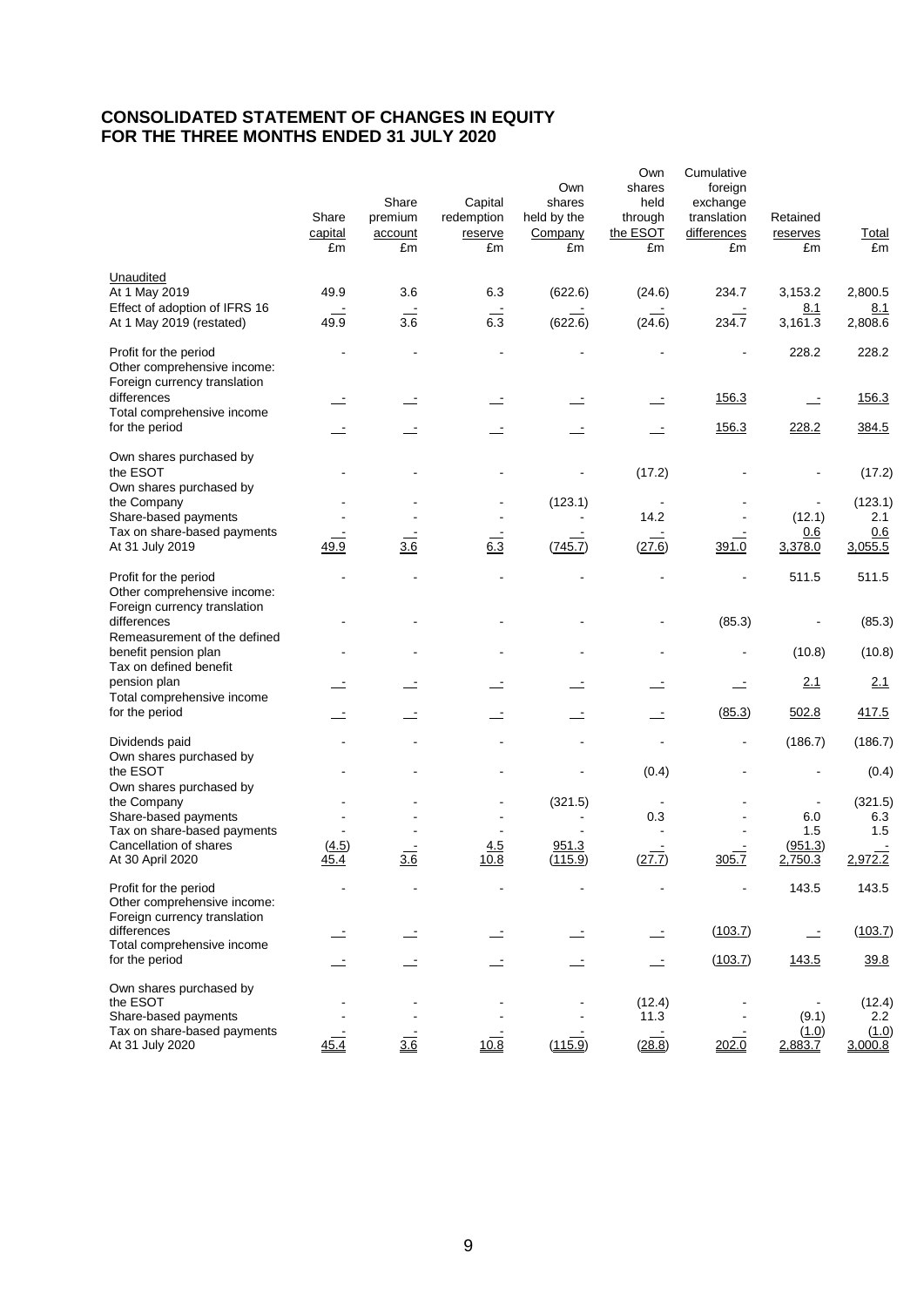# **CONSOLIDATED CASH FLOW STATEMENT FOR THE THREE MONTHS ENDED 31 JULY 2020**

|                                                        | Unaudited         |                |
|--------------------------------------------------------|-------------------|----------------|
|                                                        | 2020              | 2019           |
|                                                        | £m                | £m             |
| <b>Cash flows from operating activities</b>            |                   |                |
| Cash generated from operations before                  |                   |                |
| changes in rental equipment                            | 543.4             | 541.5          |
| Payments for rental property, plant and equipment      | (107.3)           | (333.3)        |
| Proceeds from disposal of rental property,             |                   |                |
| plant and equipment                                    | 81.7              | 50.1           |
| Cash generated from operations                         | 517.8             | 258.3          |
| Financing costs paid (net)                             | (47.5)            | (30.1)         |
| Tax paid (net)                                         | (7.4)             | (12.6)         |
| Net cash generated from operating activities           | 462.9             | 215.6          |
| Cash flows from investing activities                   |                   |                |
| Acquisition of businesses                              | (12.2)            | (204.7)        |
| Payments for non-rental property, plant and equipment  | (18.8)            | (56.9)         |
| Proceeds from disposal of non-rental                   |                   |                |
| property, plant and equipment                          | 2.5               | 2.3            |
| Net cash used in investing activities                  | (28.5)            | (259.3)        |
|                                                        |                   |                |
| Cash flows from financing activities                   |                   |                |
| Drawdown of loans                                      |                   | 306.9          |
| Redemption of loans                                    | (645.5)           | (102.7)        |
| Repayment of principal under lease liabilities         | (9.5)             | (14.3)         |
| Purchase of own shares by the ESOT                     | (12.4)            | (17.2)         |
| Purchase of own shares by the Company                  |                   | (125.1)        |
| Net cash (used in)/generated from financing activities | (667.4)           | 47.6           |
| (Decrease)/increase in cash and cash equivalents       | (233.0)           | 3.9            |
| Opening cash and cash equivalents                      | 241.4             | 12.8           |
| Effect of exchange rate difference                     |                   |                |
| <b>Closing cash and cash equivalents</b>               | $\frac{1.5}{9.9}$ | 0.3<br>17.0    |
|                                                        |                   |                |
| Reconciliation of net cash flows to net debt           |                   |                |
| Decrease/(increase) in cash and cash                   |                   |                |
| equivalents in the period                              | 233.0             | (3.9)          |
| (Decrease)/increase in debt through cash flow          | <u>(655.0)</u>    | <u>189.9</u>   |
| Change in net debt from cash flows                     | (422.0)           | 186.0          |
| Exchange differences                                   | (156.5)           | 290.9          |
| Non-cash movements:                                    |                   |                |
| - deferred costs of debt raising                       | 2.2               | 1.4            |
| - new lease liabilities                                | 35.3              | 55.1           |
| (Decrease)/increase in net debt in the period          | (541.0)           | 533.4          |
|                                                        |                   |                |
| Net debt at 1 May (as previously stated)               | 5,363.0           | 3,744.9        |
| Effect of adoption of IFRS 16                          |                   | 882.8          |
| Net debt at 1 May 2019 (restated)                      | 5,363.0           | 4,627.7        |
| Net debt at 31 July                                    | 4,822.0           | <u>5,161.1</u> |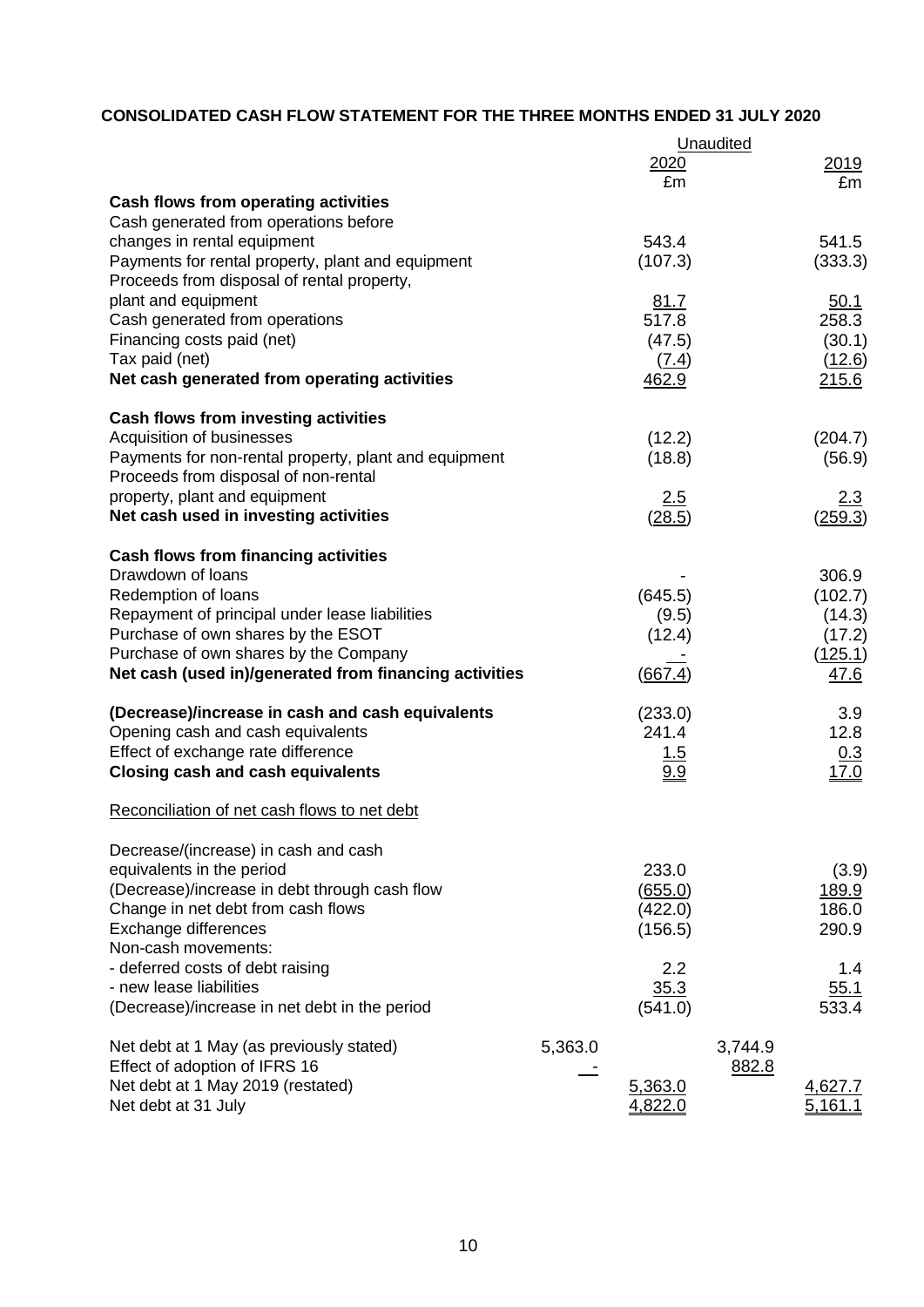## 1. General information

Ashtead Group plc ('the Company') is a company incorporated and domiciled in England and Wales and listed on the London Stock Exchange. The condensed consolidated financial statements as at, and for the three months ended, 31 July 2020 comprise the Company and its subsidiaries ('the Group').

The condensed consolidated interim financial statements for the three months ended 31 July 2020 were approved by the directors on 7 September 2020.

The condensed consolidated interim financial statements do not constitute statutory accounts as defined in Section 434 of the Companies Act 2006. The statutory accounts for the year ended 30 April 2020 were approved by the directors on 15 June 2020 and have been mailed to shareholders and filed with the Registrar of Companies. The auditor's report on those accounts was unqualified, did not include a reference to any matter by way of emphasis and did not contain a statement under Section 498(2) or (3) of the Companies Act 2006.

## 2. Basis of preparation

The condensed consolidated interim financial statements for the three months ended 31 July 2020 have been prepared in accordance with relevant International Financial Reporting Standards ('IFRS') as adopted by the European Union, including IAS 34, and the accounting policies set out in the Group's Annual Report and Accounts for the year ended 30 April 2020.

The directors have adopted various alternative performance measures to provide additional useful information on the underlying trends, performance and position of the Group. The alternative performance measures are not defined by IFRS and therefore may not be directly comparable with other companies' alternative performance measures, but are defined within the Glossary of Terms on page 26.

The condensed consolidated interim financial statements have been prepared on the going concern basis. The Group's internal budgets and forecasts of future performance, which reflect the immediate impact of the COVID-19 pandemic, available financing facilities and facility headroom (see note 12), provide a reasonable expectation that the Group has adequate resources to continue in operation for the foreseeable future and consequently the going concern basis continues to be appropriate in preparing the financial statements.

While the full economic impact of the COVID-19 pandemic remains uncertain, we modelled a range of scenarios which considered different possible outcomes based on the timing, severity and duration of the downturn and subsequent recovery. This scenario planning considered the potential impact of COVID-19 and, more generally weakening markets on revenue, margins, cash flows, overall debt levels and leverage.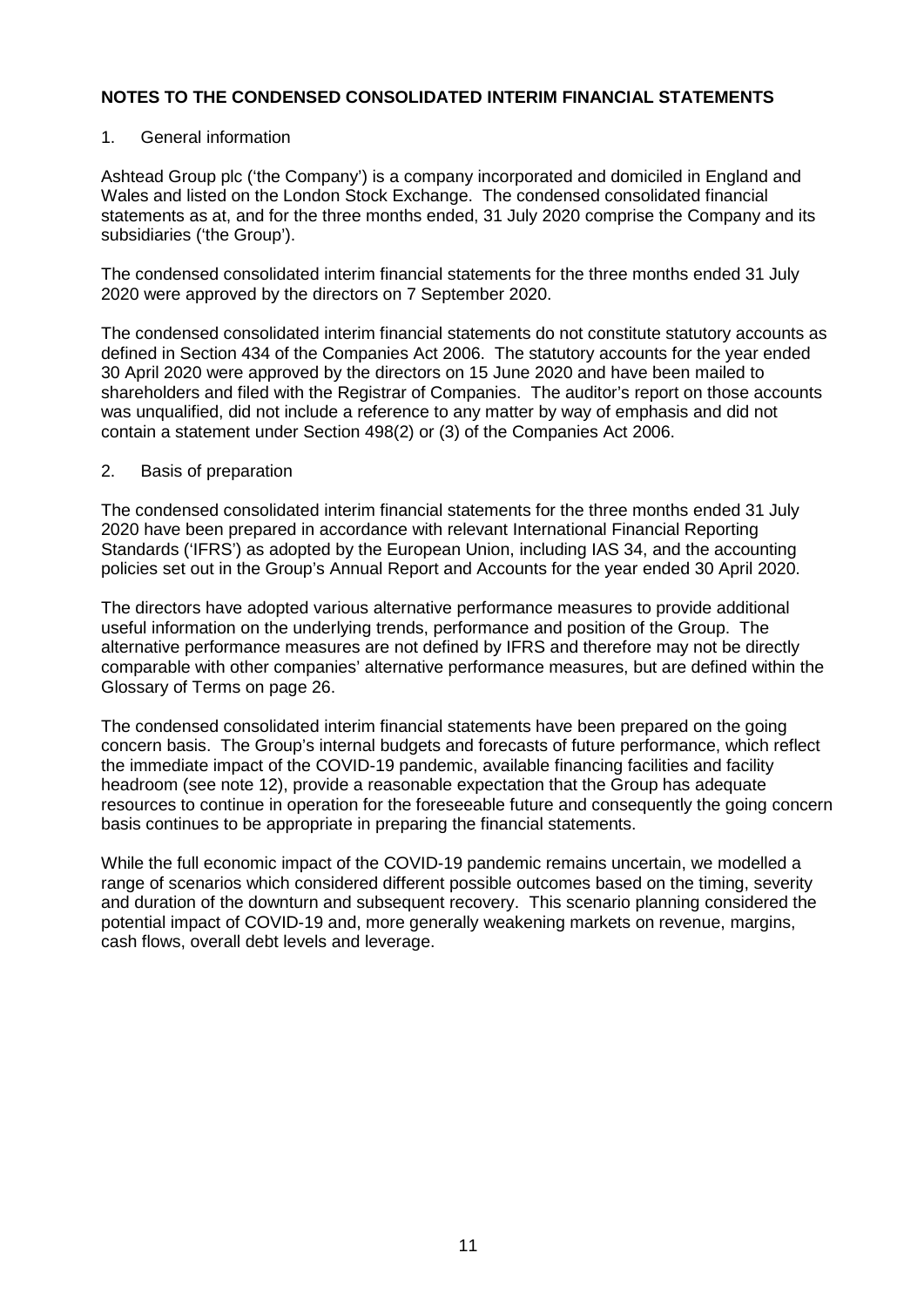2. Basis of preparation (continued)

In addition, we then considered sensitivities to these scenarios. In particular, we considered the impact of a more significant and sustained period of revenue reduction and increased irrecoverability of receivables, while taking into account reasonable mitigating actions. Under all these scenarios, the Group continues to generate free cash flow and reduce debt during the period of assessment.

The exchange rates used in respect of the US dollar (\$) and Canadian dollar (C\$) are:

|                                            | US dollar |      | Canadian dollar |             |
|--------------------------------------------|-----------|------|-----------------|-------------|
|                                            | 2020      | 2019 | 2020            | <u>2019</u> |
| Average for the three months ended 31 July | 1.25      | 1.27 | 1.71            | 1.68        |
| At 30 April                                | 1.26      | 1.30 | 1.75            | 1.75        |
| At 31 July                                 | 1.31      | 1.22 | 1 76            | 1.61        |

# 3. Segmental analysis

# **Three months to 31 July 2020**

|                                                      |                                                |              |        | Corporate                |                 |
|------------------------------------------------------|------------------------------------------------|--------------|--------|--------------------------|-----------------|
|                                                      | $\underline{\mathsf{U}}\underline{\mathsf{S}}$ | <u>UК</u>    | Canada | items                    | Group           |
|                                                      | £m                                             | £m           | £m     | £m                       | £m              |
| <b>Revenue</b>                                       |                                                |              |        |                          |                 |
| Rental revenue                                       | 939.0                                          | 98.8         | 43.3   | $\overline{\phantom{a}}$ | 1,081.1         |
| Sale of new equipment, merchandise                   |                                                |              |        |                          |                 |
| and consumables                                      | 29.2                                           | 16.3         | 6.1    |                          | 51.6            |
| Sale of used rental equipment                        | 58.8                                           | <u>8.2</u>   | 3.5    |                          | 70.5            |
|                                                      | 1,027.0                                        | <u>123.3</u> | 52.9   |                          | 1,203.2         |
| Operating profit before amortisation<br>Amortisation | 259.2                                          | 8.3          |        | (2.7)                    | 264.8<br>(15.9) |
| Net financing costs                                  |                                                |              |        |                          | (56.5)          |
| Profit before taxation                               |                                                |              |        |                          | 192.4           |
| Taxation                                             |                                                |              |        |                          | <u>(48.9)</u>   |
| Profit attributable to equity shareholders           |                                                |              |        |                          | 143.5           |

## **Three months to 31 July 2019**

|                                                                                                                                                                 |                                                |               |            | Corporate                |                                                                     |
|-----------------------------------------------------------------------------------------------------------------------------------------------------------------|------------------------------------------------|---------------|------------|--------------------------|---------------------------------------------------------------------|
|                                                                                                                                                                 | $\underline{\mathsf{U}}\underline{\mathsf{S}}$ | <u>UК</u>     | Canada     | items                    | Group                                                               |
|                                                                                                                                                                 | £m                                             | £m            | £m         | £m                       | £m                                                                  |
| Revenue                                                                                                                                                         |                                                |               |            |                          |                                                                     |
| Rental revenue                                                                                                                                                  | 1,009.8                                        | 109.4         | 45.3       | $\overline{\phantom{a}}$ | 1,164.5                                                             |
| Sale of new equipment, merchandise                                                                                                                              |                                                |               |            |                          |                                                                     |
| and consumables                                                                                                                                                 | 32.1                                           | 8.4           | 6.1        |                          | 46.6                                                                |
| Sale of used rental equipment                                                                                                                                   | 48.5                                           | <u>13.6</u>   | <u>5.0</u> |                          | 67.1                                                                |
|                                                                                                                                                                 | 1,090.4                                        | <u> 131.4</u> | 56.4       |                          | 1,278.2                                                             |
| Operating profit before amortisation<br>Amortisation<br>Net financing costs<br>Profit before taxation<br>Taxation<br>Profit attributable to equity shareholders | 352.7                                          | 15.4          | 9.5        | (5.0)                    | 372.6<br>(14.3)<br>(53.6)<br>304.7<br><u>(76.5)</u><br><u>228.2</u> |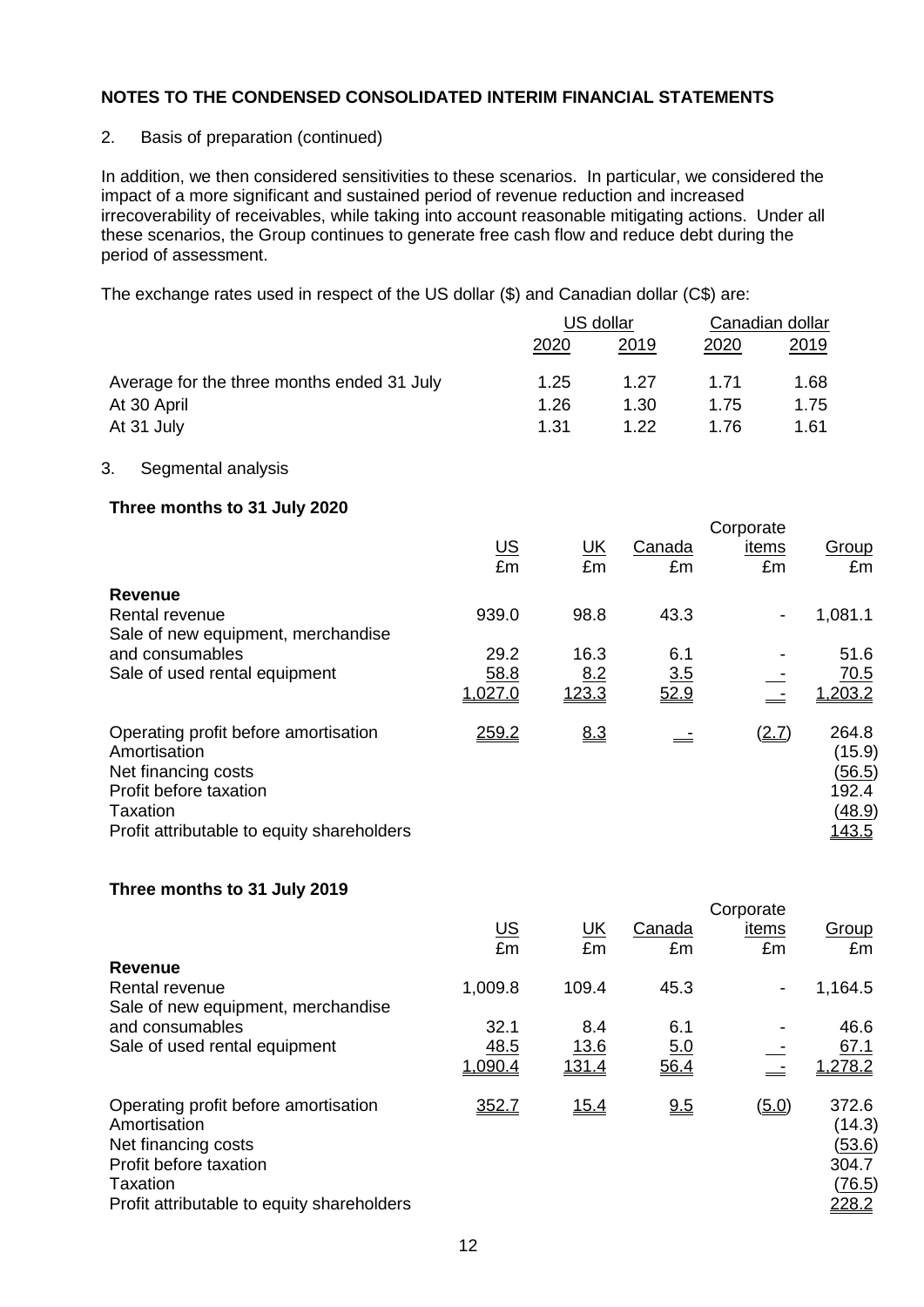# 3. Segmental analysis (continued)

| At 31 July 2020                                                                      | <u>US</u><br>£m | $\underline{\mathsf{UK}}$<br>£m | Canada<br>£m | Corporate<br>items<br>£m | Group<br>£m                           |
|--------------------------------------------------------------------------------------|-----------------|---------------------------------|--------------|--------------------------|---------------------------------------|
| Segment assets<br>Cash<br><b>Taxation assets</b><br><b>Total assets</b>              | 8.093.2         | 831.4                           | 760.5        | 6.9                      | 9,692.0<br>9.9<br>6.7<br>9,708.6      |
| At 30 April 2020<br>Segment assets<br>Cash<br><b>Taxation assets</b><br>Total assets | 8.639.5         | 835.2                           | 776.4        | 7.3                      | 10,258.4<br>241.4<br>32.8<br>10,532.6 |

# 4. Operating costs and other income

|                                         |                               | <u> 2020</u> |              |                               | <u> 2019 </u> |              |
|-----------------------------------------|-------------------------------|--------------|--------------|-------------------------------|---------------|--------------|
|                                         | <b>Before</b><br>amortisation | Amortisation | Total        | <b>Before</b><br>amortisation | Amortisation  | Total        |
|                                         | £m                            | £m           | £m           | £m                            | £m            | £m           |
| Three months to 31 July<br>Staff costs: |                               |              |              |                               |               |              |
| <b>Salaries</b>                         | 263.5                         |              | 263.5        | 260.3                         |               | 260.3        |
| Social security costs                   | 19.0                          |              | 19.0         | 20.0                          |               | 20.0         |
| Other pension costs                     | <u>5.4</u>                    |              | 5.4          | <u>5.1</u>                    |               | 5.1          |
|                                         | 287.9                         |              | 287.9        | 285.4                         |               | 285.4        |
| Used rental equipment sold              | 73.7                          |              | 73.7         | 58.6                          |               | 58.6         |
| Other operating costs:                  |                               |              |              |                               |               |              |
| Vehicle costs                           | 59.2                          |              | 59.2         | 75.5                          |               | 75.5         |
| Spares, consumables & external repairs  | 69.8                          |              | 69.8         | 65.3                          |               | 65.3         |
| <b>Facility costs</b>                   | 11.5                          |              | 11.5         | 12.1                          |               | 12.1         |
| Other external charges                  | <u>153.2</u>                  |              | <u>153.2</u> | <u>154.7</u>                  |               | <u>154.7</u> |
|                                         | 293.7                         |              | 293.7        | 307.6                         |               | 307.6        |
| Depreciation and amortisation:          |                               |              |              |                               |               |              |
| Depreciation                            | 283.1                         |              | 283.1        | 254.0                         |               | 254.0        |
| Amortisation of intangibles             |                               | <u> 15.9</u> | <u>15.9</u>  |                               | <u> 14.3</u>  | <u> 14.3</u> |
|                                         | 283.1                         | 15.9         | 299.0        | 254.0                         | <u>14.3</u>   | 268.3        |
|                                         | 938.4                         | <u>15.9</u>  | 954.3        | 905.6                         | <u> 14.3</u>  | 919.9        |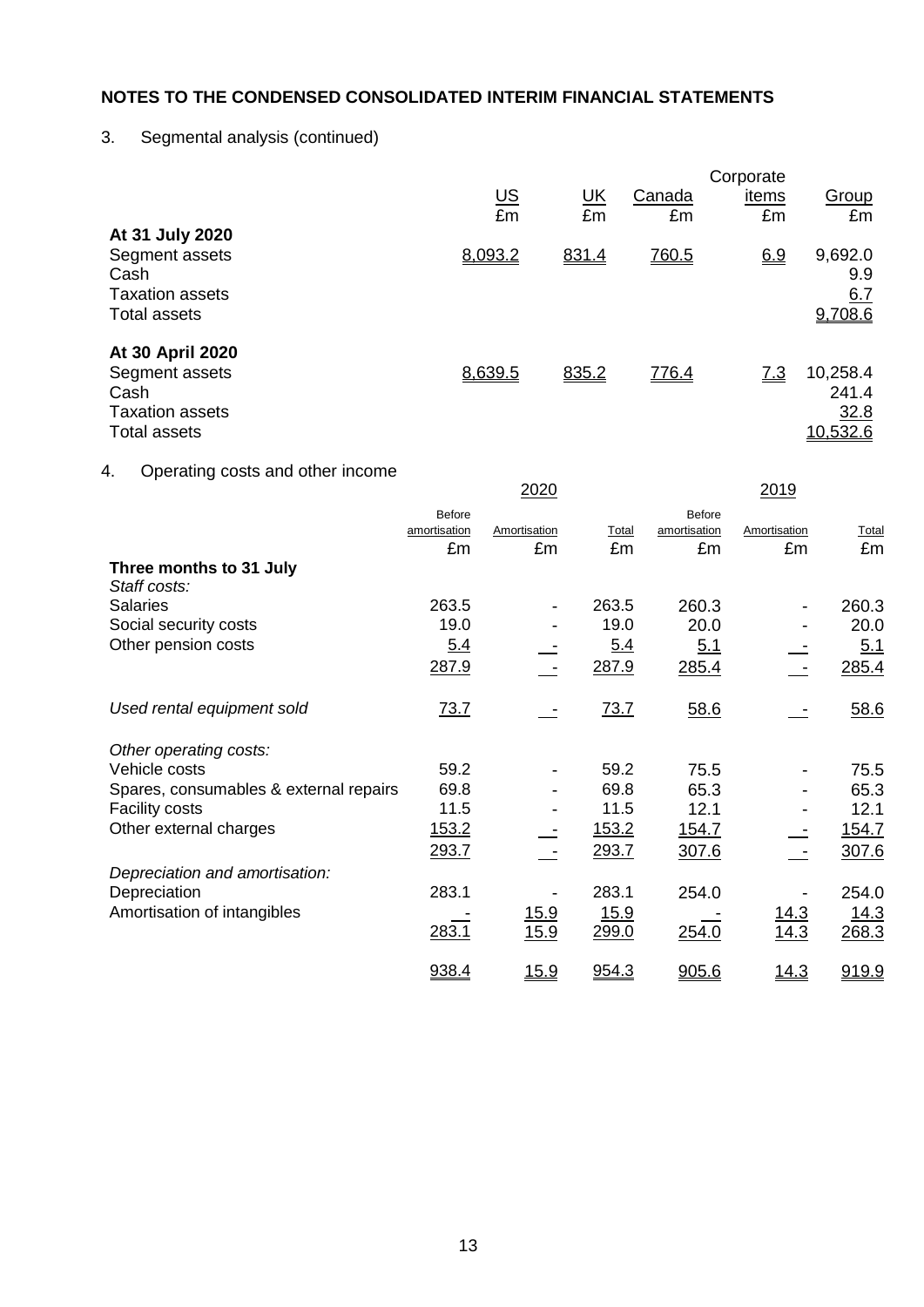## 5. Amortisation

Amortisation relates to the write-off of intangible assets over their estimated useful economic life. The Group believes this item should be disclosed separately within the consolidated income statement to assist in the understanding of the financial performance of the Group. Underlying profit and earnings per share are stated before amortisation of intangibles.

| 2020<br>£m                                | Three months to 31 July<br><u>2019</u><br>£m       |
|-------------------------------------------|----------------------------------------------------|
| 15.9<br><u>(3.9)</u><br>12.0              | 14.3<br>(3.5)<br>10.8                              |
| Three months to 31 July<br>2020           | <u> 2019 </u><br>£m                                |
| 13.9<br>26.4<br>13.7<br>0.3<br><u>2.2</u> | 20.0<br>21.8<br>10.2<br>0.2<br><u> 1.4</u><br>53.6 |
|                                           | £m                                                 |

#### 7. Taxation

The tax charge for the period has been computed using a tax rate of 25% in the US (2019: 25%), 19% in the UK (2019: 19%) and 27% in Canada (2019: 27%). The blended rate for the Group as a whole is 25% (2019: 25%).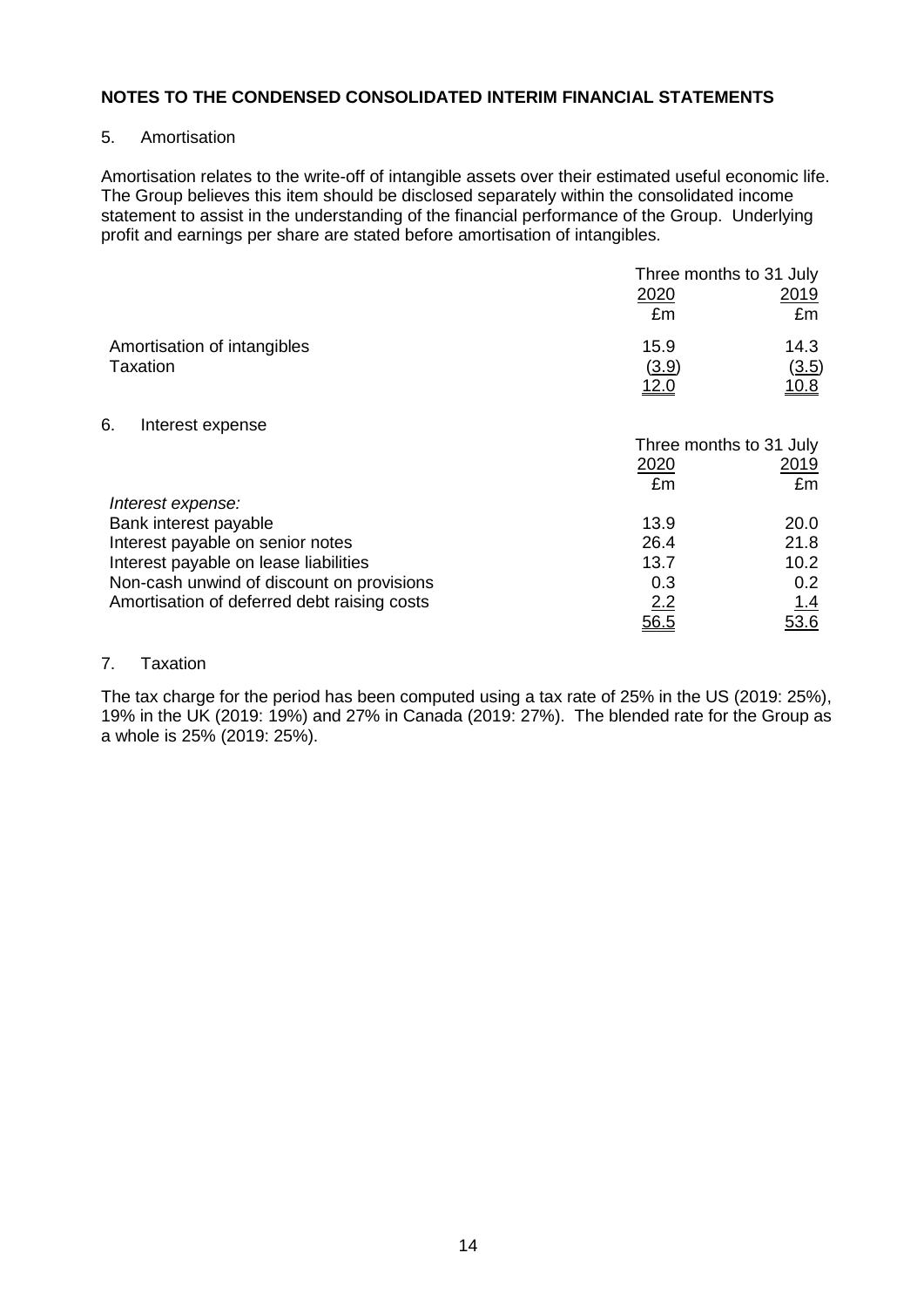## 7. Taxation (continued)

The tax charge of £53m (2019: £80m) on the underlying profit before taxation of £208m (2019: £319m) can be explained as follows:

|                                                     | Three months to 31 July |               |
|-----------------------------------------------------|-------------------------|---------------|
|                                                     | 2020                    | <u> 2019 </u> |
|                                                     | £m                      | £m            |
| <b>Current tax</b>                                  |                         |               |
| - current tax on income for the period              | 81.7                    | 30.9          |
| - adjustments to prior year                         | 0.3                     | (1.9)         |
|                                                     | 82.0                    | 29.0          |
| Deferred tax                                        |                         |               |
| - origination and reversal of temporary differences | (29.2)                  | 49.2          |
| - adjustments to prior year                         |                         | <u>1.8</u>    |
|                                                     | (29.2)                  | 51.0          |
| Tax on underlying activities                        | 52.8                    | 80.0          |
|                                                     |                         |               |
| Comprising:                                         |                         |               |
| - UK                                                | 4.6                     | 5.6           |
| - US                                                | 49.7                    | 73.0          |
| - Canada                                            | (1.5)                   | <u>1.4</u>    |
|                                                     | 52.8                    | 80.0          |

In addition, the tax credit of £4m (2019: £3m) on amortisation of £16m (2019: £14m) consists of a current tax credit of £2m (2019: £nil) relating to the US and a deferred tax credit of £1m (2019: £2m) relating to the US and £1m (2019: £1m) relating to Canada.

#### 8. Earnings per share

Basic and diluted earnings per share for the three months ended 31 July 2020 have been calculated based on the profit for the relevant period and the weighted average number of ordinary shares in issue during that period (excluding shares held by the Company and the ESOT over which dividends have been waived). Diluted earnings per share is computed using the result for the relevant period and the diluted number of shares (ignoring any potential issue of ordinary shares which would be anti-dilutive). These are calculated as follows:

|                                                            | Three months to 31 July<br>2020 | 2019                  |
|------------------------------------------------------------|---------------------------------|-----------------------|
| Profit for the financial period (£m)                       | <u>143.5</u>                    | 228.2                 |
| Weighted average number of shares (m) - basic<br>- diluted | <u>447.8</u><br>449.1           | <u>464.7</u><br>466.5 |
| Basic earnings per share<br>Diluted earnings per share     | 32.0p<br><u>31.9p</u>           | <u>49.1p</u>          |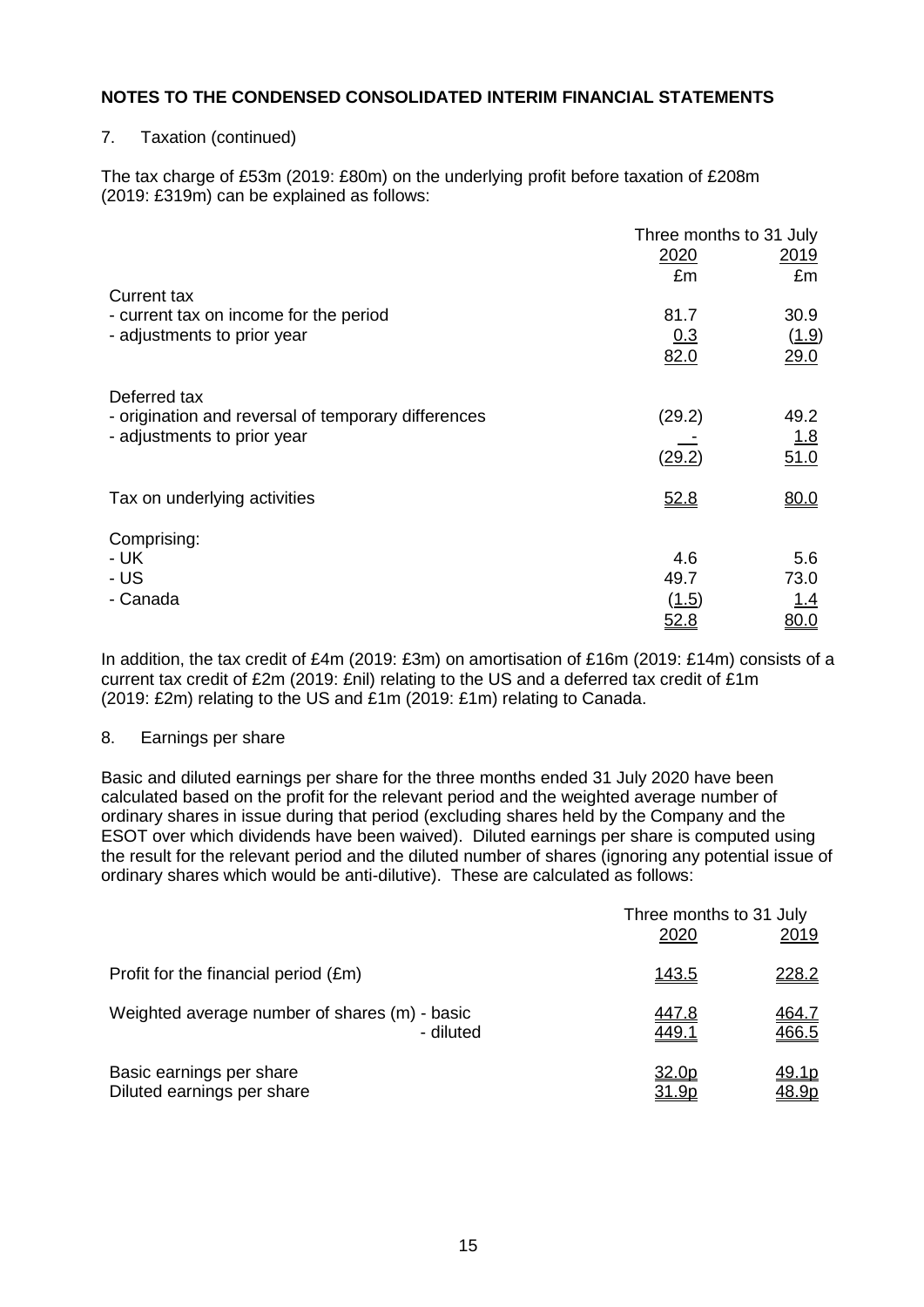### 8. Earnings per share (continued)

Underlying earnings per share (defined in any period as the earnings before amortisation of intangibles and exceptional items for that period divided by the weighted average number of shares in issue in that period) may be reconciled to the basic earnings per share as follows:

|                               | Three months to 31 July |                   |  |
|-------------------------------|-------------------------|-------------------|--|
|                               | 2020                    | 2019              |  |
| Basic earnings per share      | 32.0 <sub>p</sub>       | 49.1 <sub>p</sub> |  |
| Amortisation of intangibles   | 3.6 <sub>p</sub>        | 3.1 <sub>p</sub>  |  |
| Tax on amortisation           | (0.9p)                  | (0.8p)            |  |
| Underlying earnings per share | <u>34.7p</u>            | <u>51.4p</u>      |  |

# 9. Property, plant and equipment

|                               |                | 2020           |                |                |  |
|-------------------------------|----------------|----------------|----------------|----------------|--|
|                               | Rental         |                | Rental         |                |  |
|                               | equipment      | Total          | equipment      | <u>Total</u>   |  |
| Net book value                | £m             | £m             | £m             | £m             |  |
| At 1 May                      | 5,890.1        | 6,598.8        | 5,413.3        | 5,987.0        |  |
| Effect of adoption of IFRS 16 |                |                |                | (4.8)          |  |
| Exchange differences          | (190.9)        | (213.4)        | 316.4          | 348.4          |  |
| <b>Reclassifications</b>      | (0.3)          |                | (0.4)          |                |  |
| <b>Additions</b>              | 78.9           | 97.7           | 462.2          | 520.8          |  |
| Acquisitions                  | 2.6            | 2.6            | 58.6           | 83.2           |  |
| <b>Disposals</b>              | (69.7)         | (72.6)         | (59.2)         | (61.3)         |  |
| Depreciation                  | <u>(255.9)</u> | <u>(258.7)</u> | <u>(205.7)</u> | <u>(232.9)</u> |  |
| At 31 July                    | 5,484.8        | 6,154.4        | 5,985.2        | 6,640.4        |  |

### 10. Right-of-use assets

|                               |                | 2020       |         |          | 2019   |              |
|-------------------------------|----------------|------------|---------|----------|--------|--------------|
|                               | Property       | Other      |         | Property | Other  |              |
| Net book value                | leases         | leases     | Total   | leases   | leases | <u>Total</u> |
|                               | £m             | £m         | £m      | £m       | £m     | £m           |
| At 1 May                      | 1,083.7        | 4.6        | 1,088.3 |          |        |              |
| Effect of adoption of IFRS 16 |                |            |         | 889.5    | 4.8    | 894.3        |
| Exchange differences          | (36.1)         |            | (36.1)  | 53.8     |        | 53.8         |
| <b>Additions</b>              | 20.4           | 0.1        | 20.5    | 46.4     | 0.3    | 46.7         |
| Remeasurement                 | 17.7           |            | 17.7    | 8.6      |        | 8.6          |
| <b>Disposals</b>              | (2.8)          | (0.1)      | (2.9)   |          | (0.2)  | (0.2)        |
| Depreciation                  | (24.1)         | (0.3)      | (24.4)  | (20.8)   | (0.3)  | (21.1)       |
| At 31 July 2020               | <u>1.058.8</u> | <u>4.3</u> | 1,063.1 | 977.5    | 46     | 982.1        |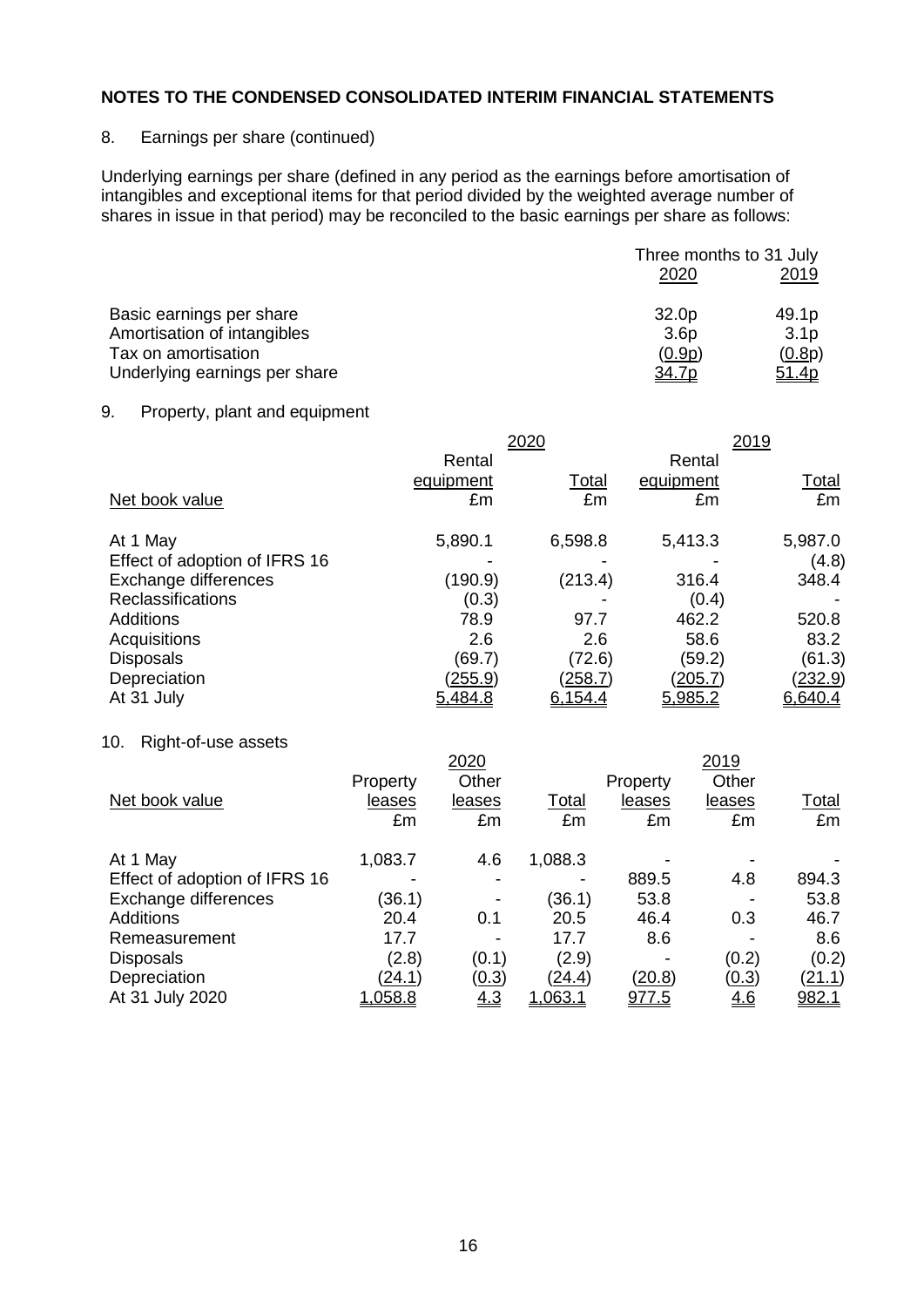#### 11. Lease liability

|                                         | 31 July<br>2020<br>£m | 30 April<br>2020<br>£m |
|-----------------------------------------|-----------------------|------------------------|
| Current                                 | 111.0                 | 106.0                  |
| Non-current                             | 989.2<br>1,100.2      | 1,006.2<br>1,112.2     |
| 12.<br><b>Borrowings</b>                |                       |                        |
|                                         | 31 July               | 30 April               |
|                                         | 2020                  | 2020                   |
|                                         | £m                    | £m                     |
| <b>Non-current</b>                      |                       |                        |
| First priority senior secured bank debt | 1,472.4               | 2,141.9                |
| 4.125% senior notes, due 2025           | 452.5                 | 470.8                  |
| 5.250% senior notes, due 2026           | 451.5                 | 469.6                  |
| 4.375% senior notes, due 2027           | 452.0                 | 470.2                  |
| 4.000% senior notes, due 2028           | 451.7                 | 469.9                  |
| 4.250% senior notes, due 2029           | 451.6                 | 469.8                  |
|                                         | 3,731.7               | 4,492.2                |

The senior secured bank debt is secured by way of fixed and floating charges over substantially all the Group's property, plant and equipment, inventory and trade receivables. The senior notes are guaranteed by Ashtead Group plc and all its principal subsidiary undertakings.

Under the terms of our asset-based senior credit facility, \$4.1bn is committed until December 2023 and \$500m is committed until April 2021.

The \$600m 4.125% senior notes mature in August 2025, the \$600m 5.25% senior notes mature in August 2026, the \$600m 4.375% senior notes mature in August 2027, the \$600m 4.000% senior notes mature in May 2028 and the \$600m 4.250% senior notes mature in November 2029. Our debt facilities therefore remain committed for the long term, with an average maturity of six years. The weighted average interest cost of these facilities (including non-cash amortisation of deferred debt raising costs) is 4%. The terms of the senior notes are such that financial performance covenants are only measured at the time new debt is raised.

There is one financial performance covenant under the first priority senior credit facility. That is the fixed charge ratio (comprising LTM EBITDA before exceptional items less LTM net capital expenditure paid in cash over the sum of scheduled debt repayments plus cash interest, cash tax payments and dividends paid in the last twelve months) which, must be equal to, or greater than, 1.0. This covenant does not apply when availability exceeds \$460m. The covenant ratio is calculated each quarter. At 31 July 2020, the fixed charge ratio exceeded the covenant requirement.

At 31 July 2020, availability under the senior secured bank facility was \$2,831m (\$2,363 including cash on the balance sheet at 30 April 2020), with an additional \$1,949m of suppressed availability, meaning that the covenant did not apply at 31 July 2020 and is unlikely to apply in forthcoming quarters.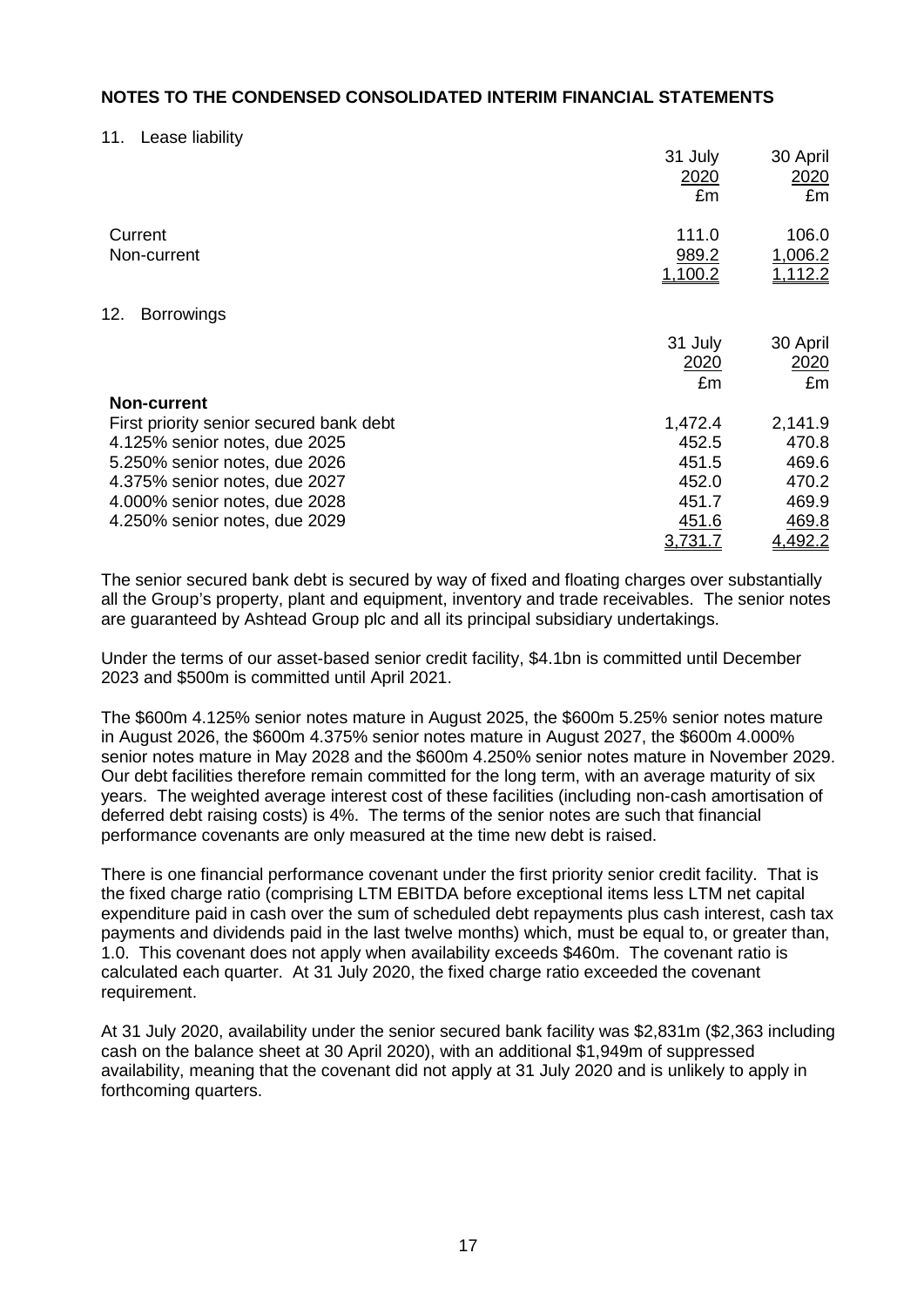## 12. Borrowings (continued)

#### Fair value of financial instruments

At 31 July 2020, the Group had no derivative financial instruments.

With the exception of the Group's senior notes detailed in the table below, the carrying value of non-derivative financial assets and liabilities is considered to equate materially to their fair value.

|                                   |             | At 31 July 2020 |         | At 30 April 2020 |
|-----------------------------------|-------------|-----------------|---------|------------------|
|                                   | <b>Book</b> | Fair            |         | Fair             |
|                                   | Value       | value           | value   | <u>value</u>     |
|                                   | £m          | £m              | £m      | £m               |
| 4.125% senior notes               | 457.1       | 468.5           | 475.7   | 461.4            |
| 5.250% senior notes               | 457.1       | 484.5           | 475.7   | 479.3            |
| 4.375% senior notes               | 457.1       | 476.5           | 475.7   | 463.8            |
| 4.000% senior notes               | 457.1       | 475.4           | 475.7   | 453.1            |
| 4.250% senior notes               | 457.1       | 481.1           | 475.7   | 453.1            |
|                                   | 2,285.5     | 2,386.0         | 2,378.5 | 2,310.7          |
| Deferred costs of raising finance | (26.2)      |                 | (28.2)  |                  |
|                                   | 2,259.3     | <u>2,386.0</u>  | 2,350.3 | <u>2.310.7</u>   |

The fair value of the senior notes has been calculated using quoted market prices at 31 July 2020.

#### 13. Share capital

Ordinary shares of 10p each:

|                       | 31 July     | 30 April           | 31 July | 30 April    |
|-----------------------|-------------|--------------------|---------|-------------|
|                       | 2020        | 2020               | 2020    | 2020        |
|                       | Number      | Number             | £m      | £m          |
| Issued and fully paid | 454,194,833 | <u>454,194,833</u> | 45.4    | <u>45.4</u> |

At 31 July 2020, 4.9m (April 2020: 4.9m) shares were held by the Company and a further 1.4m (April 2020: 1.5m) shares were held by the Company's Employee Share Ownership Trust.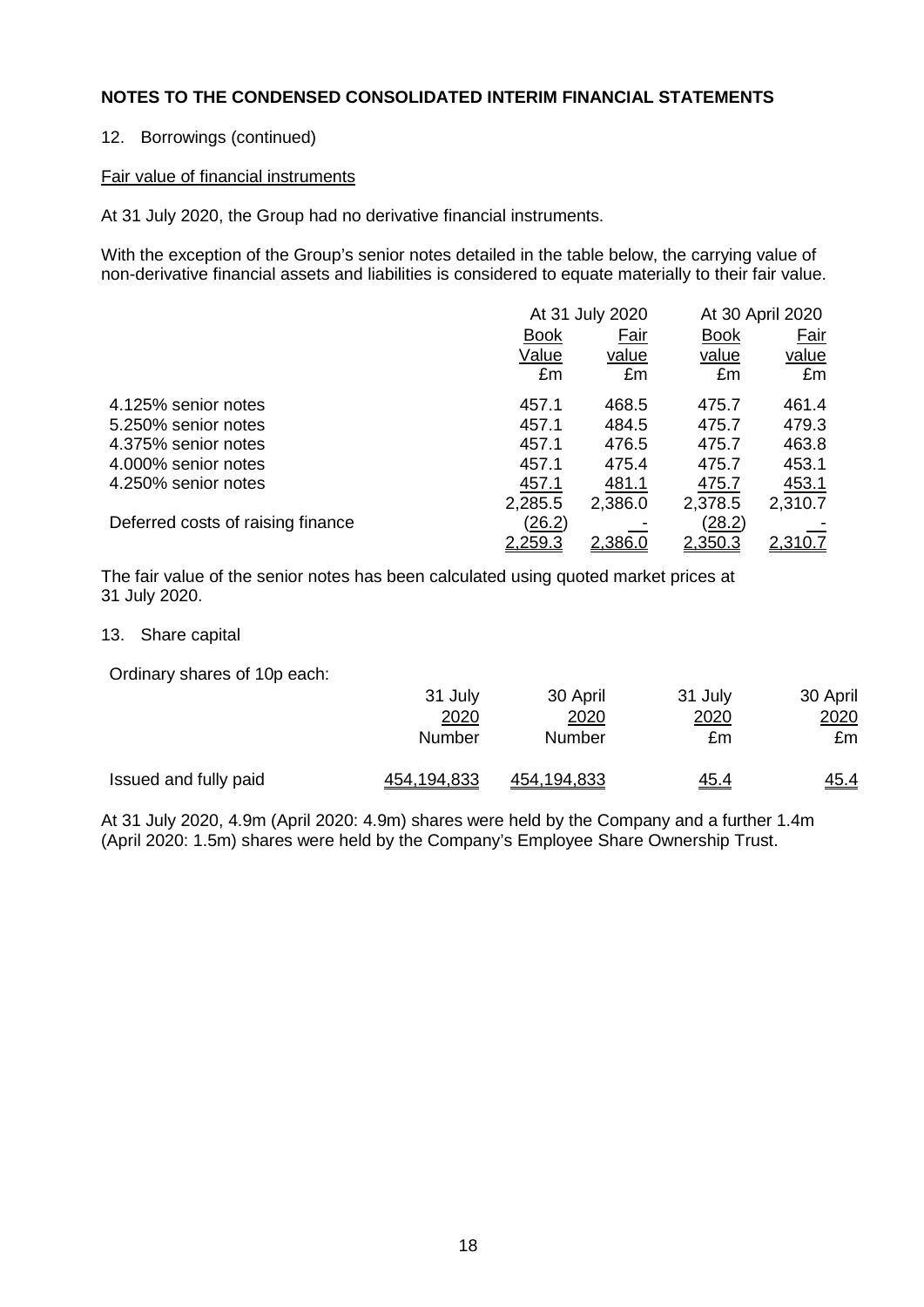## 14. Notes to the cash flow statement

# a) Cash flow from operating activities

|                                                           | Three months to 31 July |              |
|-----------------------------------------------------------|-------------------------|--------------|
|                                                           | 2020                    | 2019         |
|                                                           | £m                      | £m           |
| Operating profit before amortisation                      | 264.8                   | 372.6        |
| Depreciation                                              | 283.1                   | 254.0        |
| <b>EBITDA</b>                                             | 547.9                   | 626.6        |
| Loss/(profit) on disposal of rental equipment             | 3.1                     | (8.4)        |
| Profit on disposal of other property, plant and equipment | (0.3)                   | (0.1)        |
| Decrease/(increase) in inventories                        | 1.0                     | (10.5)       |
| Increase in trade and other receivables                   | (16.7)                  | (46.0)       |
| Increase/(decrease) in trade and other payables           | 6.1                     | (22.8)       |
| Exchange differences                                      | 0.1                     | 0.6          |
| Other non-cash movements                                  | 2.2                     | 2.1          |
| Cash generated from operations before                     |                         |              |
| changes in rental equipment                               | 543.4                   | <u>541.5</u> |

# b) Analysis of net debt

Net debt consists of total borrowings and lease liabilities less cash and cash equivalents. Borrowings exclude accrued interest. Foreign currency denominated balances are translated to pounds sterling at rates of exchange ruling at the balance sheet date.

|                                                                     |                     | Non-cash movements |                            |                                |                          |                       |  |
|---------------------------------------------------------------------|---------------------|--------------------|----------------------------|--------------------------------|--------------------------|-----------------------|--|
|                                                                     | 1 May<br>2020<br>£m | Cash<br>flow<br>£m | Exchange<br>movement<br>£m | New lease<br>liabilities<br>£m | Other<br>movements<br>£m | 31 July<br>2020<br>£m |  |
| Long-term borrowings<br>Lease liabilities<br>Total liabilities from | 4,492.2<br>1,112.2  | (645.5)<br>(9.5)   | (117.2)<br><u>(37.8)</u>   | 35.3                           | 2.2<br>$\equiv$          | 3,731.7<br>1,100.2    |  |
| financing activities<br>Cash and cash                               | 5,604.4             | (655.0)            | (155.0)                    | 35.3                           | 2.2                      | 4,831.9               |  |
| equivalents                                                         | (241.4)             | 233.0              | (1.5)                      |                                |                          | (9.9)                 |  |
| Net debt                                                            | 5,363.0             | (422.0)            | <u>(156.5)</u>             | 35.3                           | 2.2                      | 4,822.0               |  |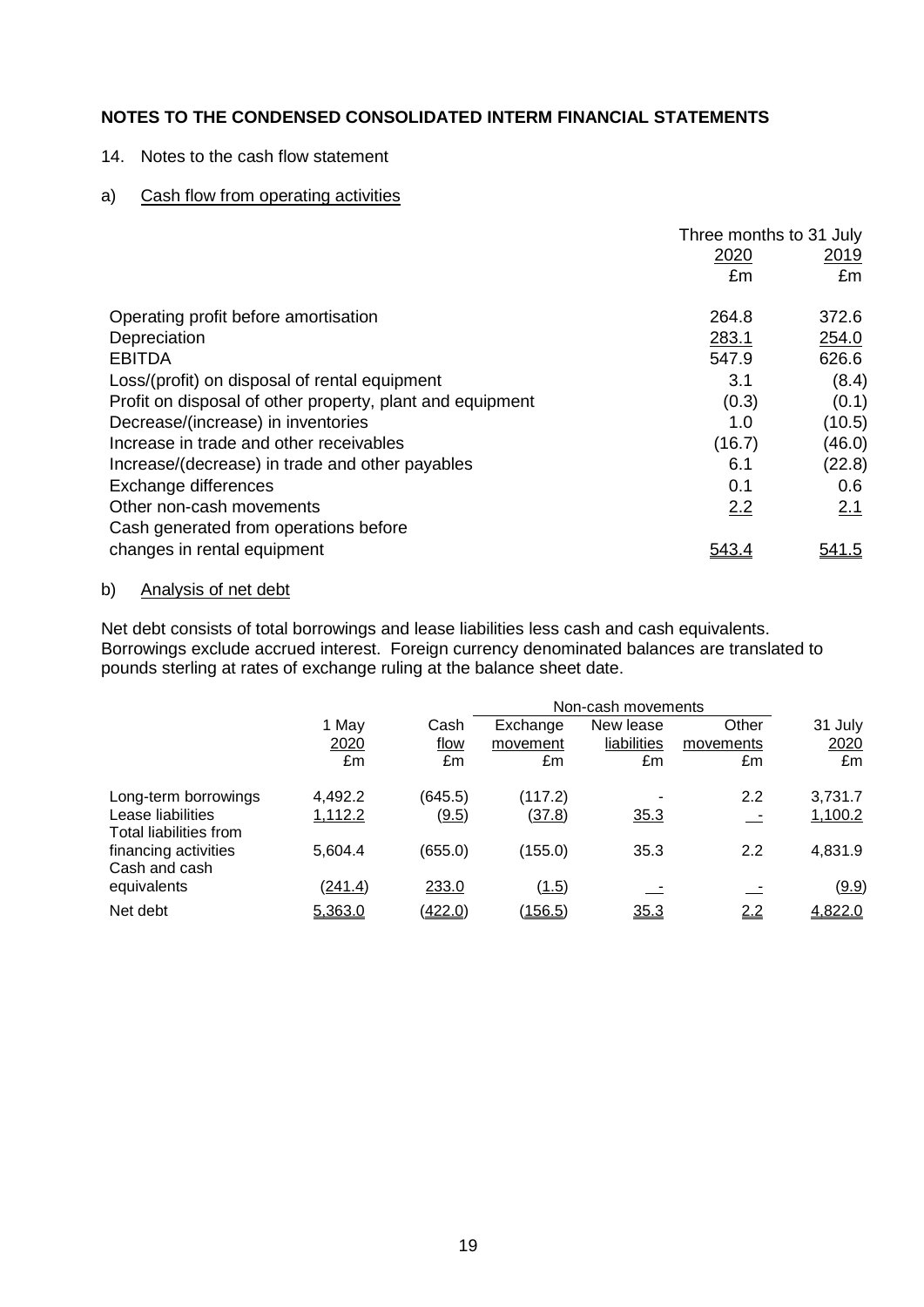## 14. Notes to the cash flow statement (continued)

## b) Analysis of net debt (continued)

|                                             |         |             |              | Non-cash movements |             |             |         |
|---------------------------------------------|---------|-------------|--------------|--------------------|-------------|-------------|---------|
|                                             | 1 May   | Adoption of | Cash         | Exchange           | New lease   | Other       | 31 July |
|                                             | 2019    | IFRS 16     | flow         | movement           | liabilities | movements   | 2019    |
|                                             | £m      | £m          | £m           | £m                 | £m          | £m          | £m      |
| Short-term borrowings                       | 2.3     | (2.3)       |              |                    | -           |             |         |
| Long-term borrowings                        | 3,755.4 | (2.7)       | 204.2        | 237.5              |             | 1.4         | 4,195.8 |
| Lease liabilities<br>Total liabilities from |         | 887.8       | (14.3)       | 53.7               | 55.1        |             | 982.3   |
| financing activities<br>Cash and cash       | 3,757.7 | 882.8       | 189.9        | 291.2              | 55.1        | 1.4         | 5,178.1 |
| equivalents                                 | (12.8)  |             | (3.9)        | (0.3)              |             |             | (17.0)  |
| Net debt                                    | 3,744.9 | 882.8       | <u>186.0</u> | 290.9              | 55.1        | <u> 1.4</u> | 5,161.1 |

Details of the Group's cash and debt are given in note 12 and the Review of Balance Sheet and Cash Flow accompanying these condensed consolidated interim financial statements.

#### c) Acquisitions

|                              |             | Three months to 31 July |  |
|------------------------------|-------------|-------------------------|--|
|                              | 2020        | 2019                    |  |
|                              | £m          | £m                      |  |
| Cash consideration paid:     |             |                         |  |
| - acquisitions in the period | -           | 194.3                   |  |
| - contingent consideration   | 12.2        | <u> 10.4</u>            |  |
|                              | <u>12.2</u> | 204.7                   |  |

During the period, contingent consideration of £12m (2019: £10m) was paid relating to prior year acquisitions.

#### 15. Contingent liabilities

Following its state aid investigation, in April 2019 the European Commission announced its decision that the Group Financing Exemption in the UK controlled foreign company ('CFC') legislation constitutes state aid in some circumstances. In common with the UK Government and other UK-based international companies, the Group does not agree with the decision and has therefore lodged a formal appeal with the General Court of the European Union. If the decision reached by the European Commission is not successfully appealed, we have estimated the Group's maximum potential liability to be £36m as at 31 July 2020. Based on the current status of proceedings, we have concluded that no provision is required in relation to this matter.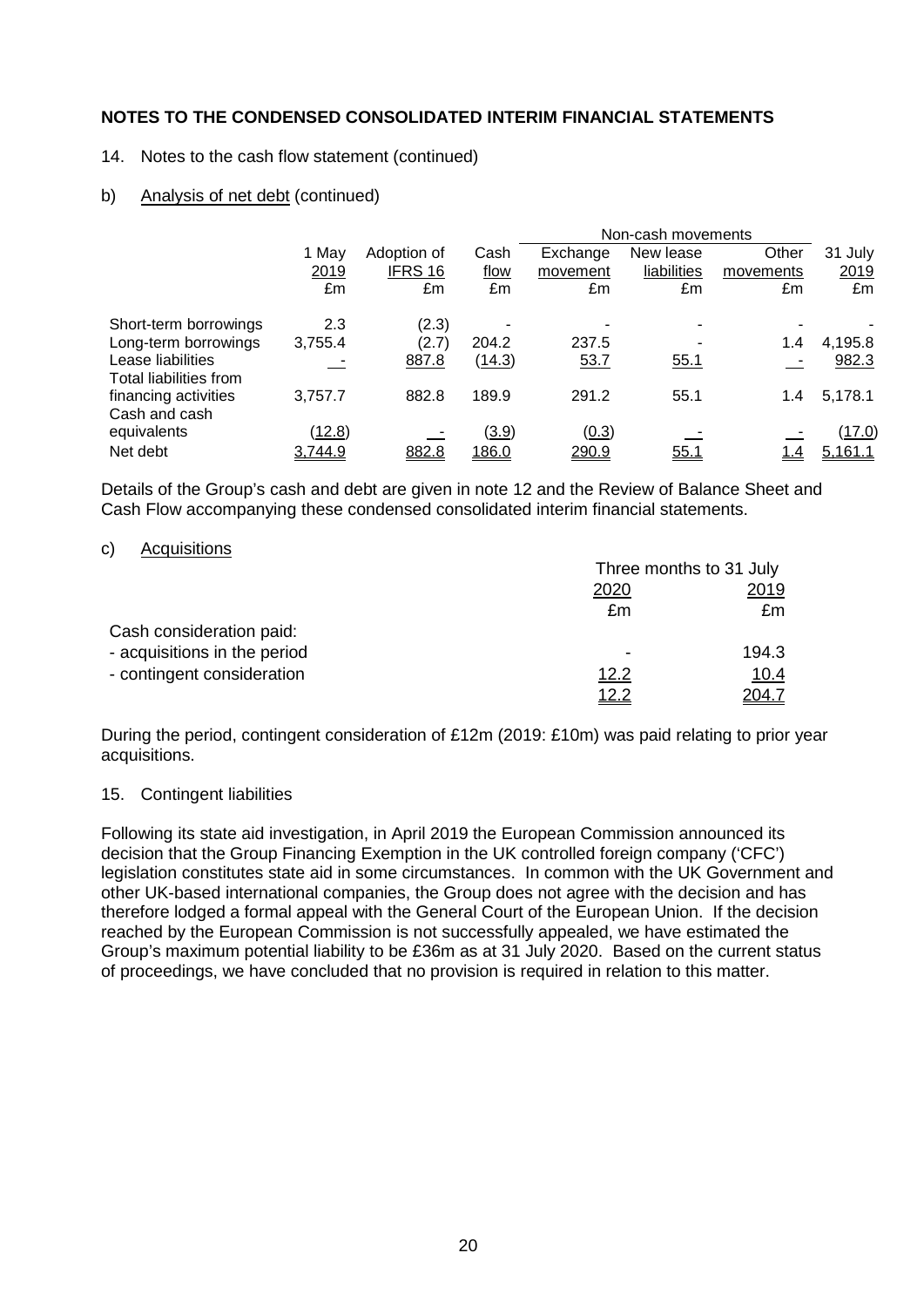# **REVIEW OF BALANCE SHEET AND CASH FLOW**

## **Balance sheet**

### Fixed assets

Capital expenditure in the quarter totalled £98m (2020: £521m) with £79m invested in the rental fleet (2019: £462m). Expenditure on rental equipment was 81% of total capital expenditure with the balance relating to the delivery vehicle fleet, property improvements and IT equipment. Capital expenditure by division was:

|                                                         | 2020        | 2019         |
|---------------------------------------------------------|-------------|--------------|
| US in \$m                                               | 73.8        | <u>511.1</u> |
| Canada in C\$m                                          | 6.0         | 49.8         |
| US in £m                                                | 59.0        | 417.3        |
| UK                                                      | 16.4        | 13.9         |
| Canada in £m                                            | 3.5         | 31.0         |
| Total rental equipment                                  | 78.9        | 462.2        |
| Delivery vehicles, property improvements & IT equipment | <u>18.8</u> | 58.6         |
| <b>Total additions</b>                                  | 97.7        | 520.8        |

As a result of the impact of COVID-19 on market activity, all capital expenditure in 2020 was in relation to replacement capital expenditure.

The average age of the Group's serialised rental equipment, which constitutes the substantial majority of our fleet, at 31 July 2020 was 38 months (2019: 33 months) on a net book value basis. The US fleet had an average age of 38 months (2019: 33 months), the UK fleet had an average age of 44 months (2019: 39 months) and the Canadian fleet had an average age of 36 months (2019: 29 months). LTM

|                                |                              | Rental fleet at original cost       |                                     |                              | LIVI<br>dollar           |  |
|--------------------------------|------------------------------|-------------------------------------|-------------------------------------|------------------------------|--------------------------|--|
|                                | 31 July 2020                 | 30 April 2020                       | LTM average                         | revenue                      | utilisation              |  |
| US in \$m<br>Canada in C\$m    | 9,948<br>914                 | 10,102<br>921                       | 9,985<br><u>831</u>                 | 4,941<br>359                 | <u>49%</u><br><u>43%</u> |  |
| US in £m<br>UK<br>Canada in £m | 7.579<br>868<br>520<br>8,967 | 8.010<br>874<br>526<br><u>9,410</u> | 7.912<br>878<br><u>490</u><br>9,280 | 3,916<br>397<br>211<br>4,524 | 49%<br>45%<br><u>43%</u> |  |

Dollar utilisation was 49% in the US (2019: 54%), 45% for the UK (2019: 46%) and 43% for Canada (2019: 47%). US dollar utilisation reflects lower physical utilisation last year and, more recently, the impact of the COVID-19 pandemic. The comparative period was impacted favourably by hurricane activity. The pandemic had a similar impact on the UK and Canada.

## Trade receivables

Receivable days at 31 July 2020 were 44 days (2019: 50 days). The bad debt charge for the last twelve months ended 31 July 2020 as a percentage of total turnover was 1.2% (2019: 0.6%). This increase over the prior year reflects an additional charge taken in the fourth quarter of last year for potentially irrecoverable receivables as a result of the impact of COVID-19. Trade receivables at 31 July 2020 of £641m (2019: £809m) are stated net of allowances for bad debts and credit notes of £92m (2019: £62m) with the increased allowance representing 13% (2019: 7%) of gross receivables as a result of COVID-19.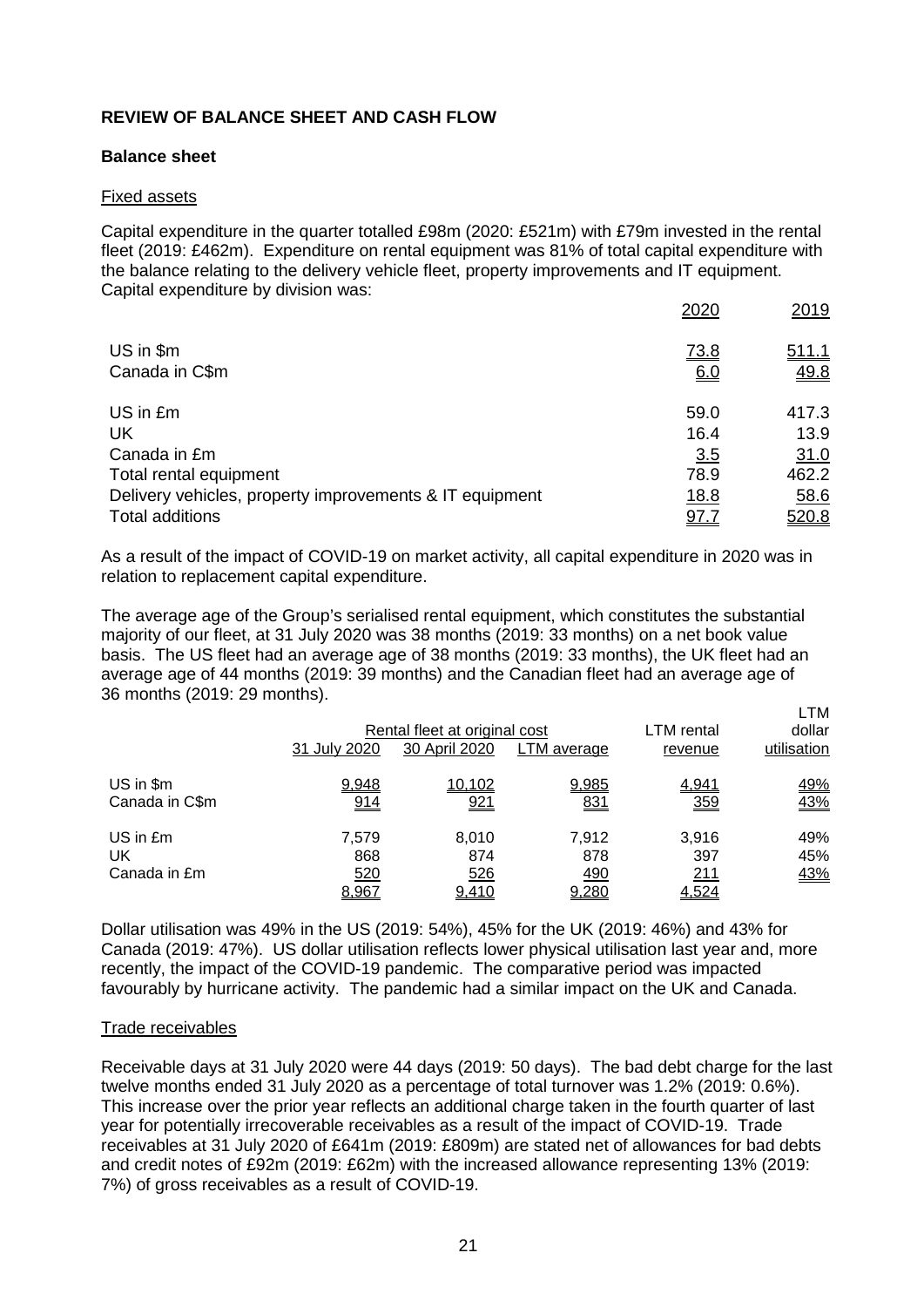## Trade and other payables

Group payable days were 59 days in 2020 (2019: 54 days) with capital expenditure related payables totalling £77m (2019: £325m). Payment periods for purchases other than rental equipment vary between seven and 60 days and for rental equipment between 30 and 120 days.

# **Cash flow and net debt**

|                                                       | Three months to              |             | LTM             | Year to                 |  |
|-------------------------------------------------------|------------------------------|-------------|-----------------|-------------------------|--|
|                                                       | 31 July<br><u>2020</u>       | <u>2019</u> | 31 July<br>2020 | 30 April<br><u>2020</u> |  |
|                                                       | £m                           | £m          | £m              | £m                      |  |
| <b>EBITDA before exceptional items</b>                | 547.9                        | 626.6       | 2,297.1         | 2,375.8                 |  |
| Cash inflow from operations before exceptional        |                              |             |                 |                         |  |
| items and changes in rental equipment                 | 543.4                        | 541.5       | 2,432.3         | 2,430.4                 |  |
| Cash conversion ratio*                                | 99.2%                        | 86.4%       | 105.9%          | 102.3%                  |  |
| Replacement rental capital expenditure                | (107.3)                      | (128.0)     | (629.5)         | (650.2)                 |  |
| Payments for non-rental capital expenditure           | (18.8)                       | (56.9)      | (170.1)         | (208.2)                 |  |
| Rental equipment disposal proceeds                    | 81.7                         | 50.1        | 278.2           | 246.6                   |  |
| Other property, plant and equipment disposal proceeds | 2.5                          | 2.3         | 12.2            | 12.0                    |  |
| Tax (net)                                             | (7.4)                        | (12.6)      | (108.0)         | (113.2)                 |  |
| Financing costs                                       | (47.5)                       | (30.1)      | (214.3)         | (196.9)                 |  |
| Cash inflow before growth capex and                   |                              |             |                 |                         |  |
| payment of exceptional costs                          | 446.6                        | 366.3       | 1,600.8         | 1,520.5                 |  |
| Growth rental capital expenditure                     |                              | (205.3)     | (510.7)         | (716.0)                 |  |
| <b>Exceptional costs</b>                              |                              |             | (12.4)          | (12.4)                  |  |
| Free cash flow                                        | 446.6                        | 161.0       | 1,077.7         | 792.1                   |  |
| <b>Business acquisitions</b>                          | (12.2)                       | (204.7)     | (260.6)         | <u>(453.1)</u>          |  |
| Total cash generated/(absorbed)                       | 434.4                        | (43.7)      | 817.1           | 339.0                   |  |
| <b>Dividends</b>                                      |                              |             | (186.7)         | (186.7)                 |  |
| Purchase of own shares by the Company                 | $\qquad \qquad \blacksquare$ | (125.1)     | (323.5)         | (448.6)                 |  |
| Purchase of own shares by the ESOT                    | (12.4)                       | (17.2)      | (12.8)          | (17.6)                  |  |
| Decrease/(increase) in net debt due to cash flow      | 422.0                        | (186.0)     | <u> 294.1</u>   | <u>(313.9)</u>          |  |

\* Cash inflow from operations before exceptional items and changes in rental equipment as a percentage of EBITDA before exceptional items.

Cash inflow from operations before payment of exceptional costs and the net investment in the rental fleet was £543m (2019: £541m). The first quarter cash conversion ratio was 99% (2019: 86%).

Total payments for capital expenditure (rental equipment and other PPE) in the first quarter were £126m (2019: £390m). Disposal proceeds received totalled £84m (2019: £52m), giving net payments for capital expenditure of £42m in the period (2019: £338m). Financing costs paid totalled £47m (2019: £30m) while tax payments were £7m (2019: £13m). Financing costs paid typically differ from the charge in the income statement due to the timing of interest payments in the year and non-cash interest charges.

Accordingly, in the quarter the Group generated free cash flow of £447m (2019: £161m) and, after acquisition expenditure of £12m (2019: £205m), a net cash inflow of £434m (2019: outflow of £44m), before returns to shareholders.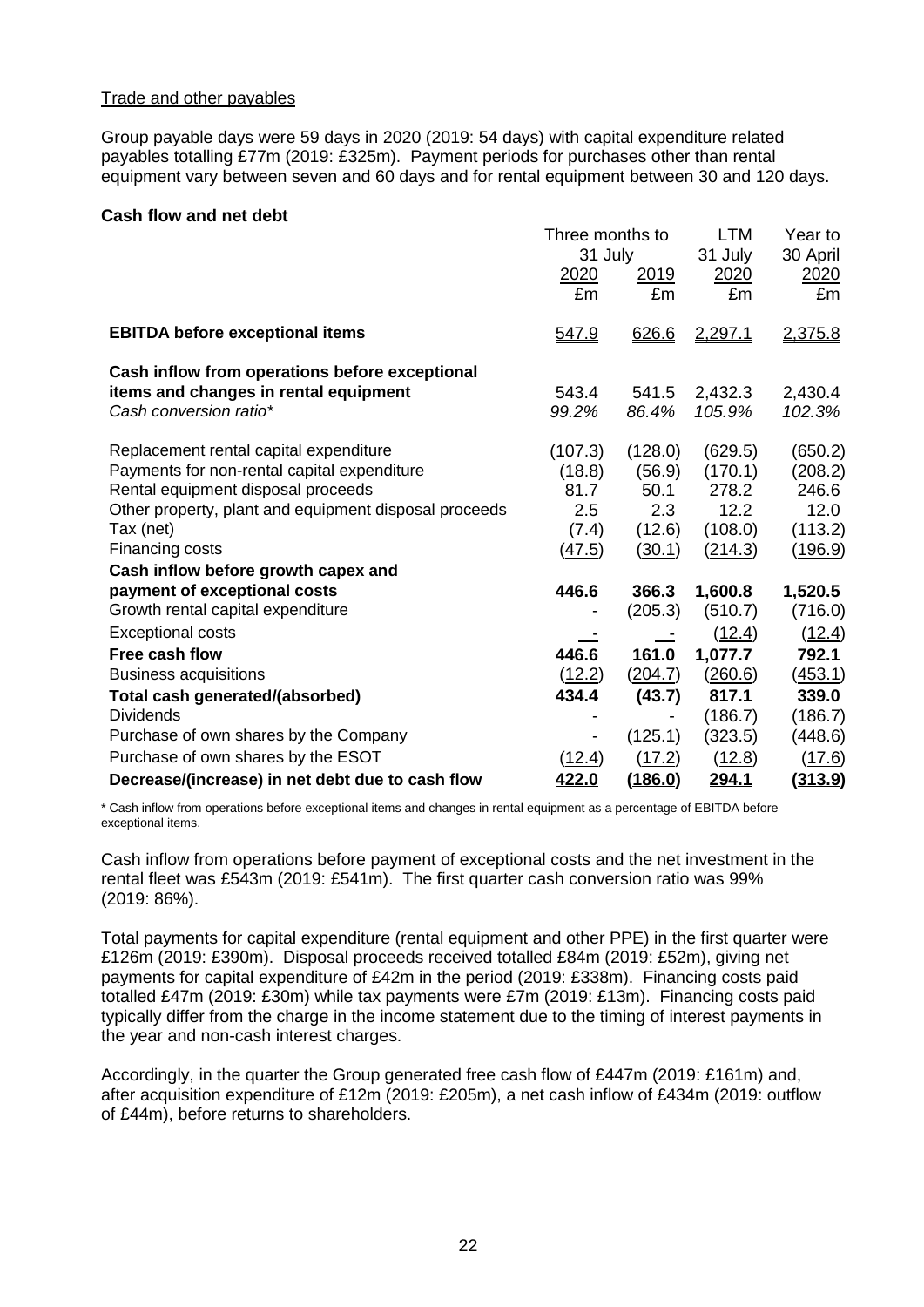## Net debt

|                                         |                | 31 July |         |  |
|-----------------------------------------|----------------|---------|---------|--|
|                                         | 2020           | 2019    | 2020    |  |
|                                         | £m             | £m      | £m      |  |
| First priority senior secured bank debt | 1,472.4        | 2,340.7 | 2,141.9 |  |
| 5.625% senior notes, due 2024           |                | 404.0   |         |  |
| 4.125% senior notes, due 2025           | 452.5          | 484.2   | 470.8   |  |
| 5.250% senior notes, due 2026           | 451.5          | 483.1   | 469.6   |  |
| 4.375% senior notes, due 2027           | 452.0          | 483.8   | 470.2   |  |
| 4.000% senior notes, due 2028           | 451.7          |         | 469.9   |  |
| 4.250% senior notes, due 2029           | 451.6          |         | 469.8   |  |
| Total external borrowings               | 3,731.7        | 4,195.8 | 4,492.2 |  |
| Lease liabilities                       | 1,100.2        | 982.3   | 1,112.2 |  |
|                                         | 4,831.9        | 5,178.1 | 5,604.4 |  |
| Cash and cash equivalents               | (9.9)          | (17.0)  | (241.4) |  |
| Total net debt                          | <u>4,822.0</u> | 5,161.1 | 5,363.0 |  |

Net debt at 31 July 2020 was £4,822m with the decrease since 30 April 2020 reflecting the net cash inflow set out above and stronger sterling (£157m). The Group's EBITDA for the twelve months ended 31 July 2020 was £2,297m. Including the impact of IFRS 16, the ratio of net debt to EBITDA was 2.2 times at 31 July 2020. Excluding the impact of IFRS 16, the ratio of net debt to EBITDA was 1.8 times (2019: 1.8 times) on a constant currency and 1.7 times on a reported basis as at 31 July 2020.

### **Principal risks and uncertainties**

Risks and uncertainties in achieving the Group's objectives for the remainder of the financial year, together with assumptions, estimates, judgements and critical accounting policies used in preparing financial information remain broadly unchanged from those detailed in the 2020 Annual Report and Accounts on pages 36 to 39.

The principal risks and uncertainties facing the Group are:

• economic conditions - in the longer term, there is a link between demand for our services and levels of economic activity. The construction industry, which affects our business, is cyclical and typically lags the general economic cycle by between 12 and 24 months.

The economic uncertainties resulting from the impact of COVID-19 or other pandemics are considered as part of this risk, together with trade/tariff escalation and the impact of Brexit on the UK economy.

- competition the already competitive market could become even more competitive and we could suffer increased competition from large national competitors or small companies operating at a local level resulting in reduced market share and lower revenue.
- financing debt facilities are only ever committed for a finite period of time and we need to plan to renew our facilities before they mature and guard against default. Our loan agreements also contain conditions (known as covenants) with which we must comply.
- cyber security a cyber-attack or serious uncured failure in our systems could result in us being unable to deliver service to our customers and / or the loss of data. In particular, we are heavily dependent on technology for the smooth running of our business given the large number of both units of equipment we rent and our customers. As a result, we could suffer reputational loss, revenue loss and financial penalties.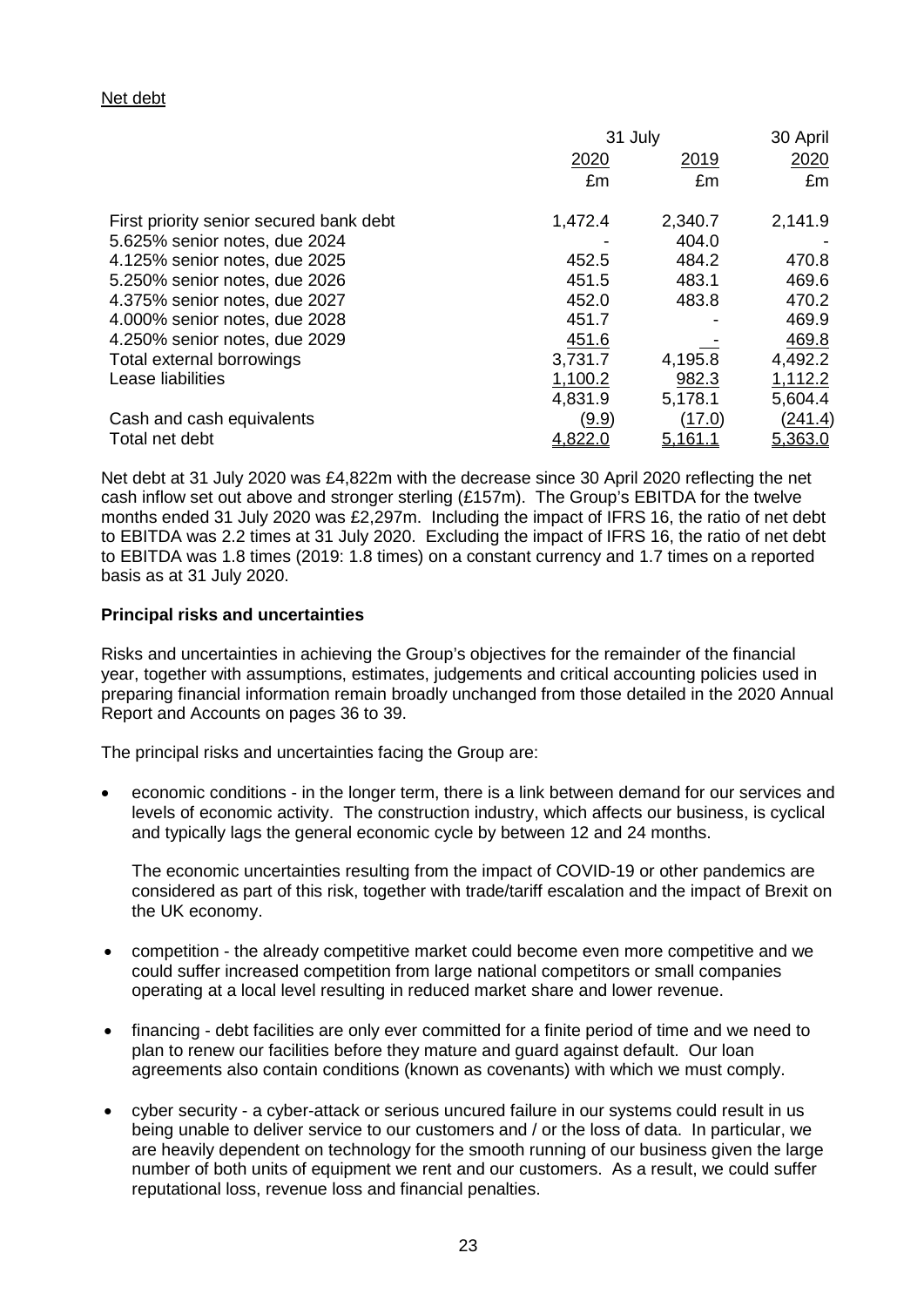This is the most significant factor in our business continuity planning.

- health and safety we need to comply with laws and regulations governing occupational health and safety matters. Furthermore, accidents could happen which might result in injury to an individual, claims against the Group and damage to our reputation.
- people retaining and attracting good people is key to delivering superior performance and customer service.

Excessive staff turnover is likely to impact on our ability to maintain the appropriate quality of service to our customers and would ultimately impact our financial performance adversely.

At a leadership level, succession planning is required to ensure the Group can continue to inspire the right culture, leadership and behaviours and meet its strategic objectives.

- environmental we need to comply with environmental laws. These laws regulate such issues as wastewater, stormwater, solid and hazardous wastes and materials, and air quality. Breaches potentially create hazards to our employees, damage to our reputation and expose the Group to, amongst other things, the cost of investigating and remediating contamination and also fines and penalties for non-compliance.
- laws and regulations failure to comply with the frequently changing regulatory environment could result in reputational damage or financial penalty.

Further details, including actions taken to mitigate these risks, are provided within the 2020 Annual Report and Accounts.

Our business is subject to significant fluctuations in performance from quarter to quarter as a result of seasonal effects. Commercial construction activity tends to increase in the summer and during extended periods of mild weather and to decrease in the winter and during extended periods of inclement weather. Furthermore, due to the incidence of public holidays in the US, Canada and the UK, there are more billing days in the first half of our financial year than the second half leading to our revenue normally being higher in the first half. On a quarterly basis, the second quarter is typically our strongest quarter, followed by the first and then the third and fourth quarters.

In addition, the current trading and outlook section of the interim statement provides commentary on market and economic conditions for the remainder of the year.

Fluctuations in the value of the US dollar with respect to the pound sterling have had, and may continue to have, a significant impact on our financial condition and results of operations as reported in pounds due to the majority of our assets, liabilities, revenues and costs being denominated in US dollars. The Group has arranged its financing such that, at 31 July 2020, 95% of its debt (including lease liabilities) was denominated in US (and Canadian) dollars so that there is a natural partial offset between its dollar-denominated net assets and earnings and its dollar-denominated debt and interest expense. At 31 July 2020, dollar-denominated debt represented approximately 64% of the value of dollar-denominated net assets (other than debt). Based on the current currency mix of our profits and on dollar debt levels, interest and exchange rates at 31 July 2020, a 1% change in the US dollar exchange rate would impact underlying pretax profit by approximately £9m.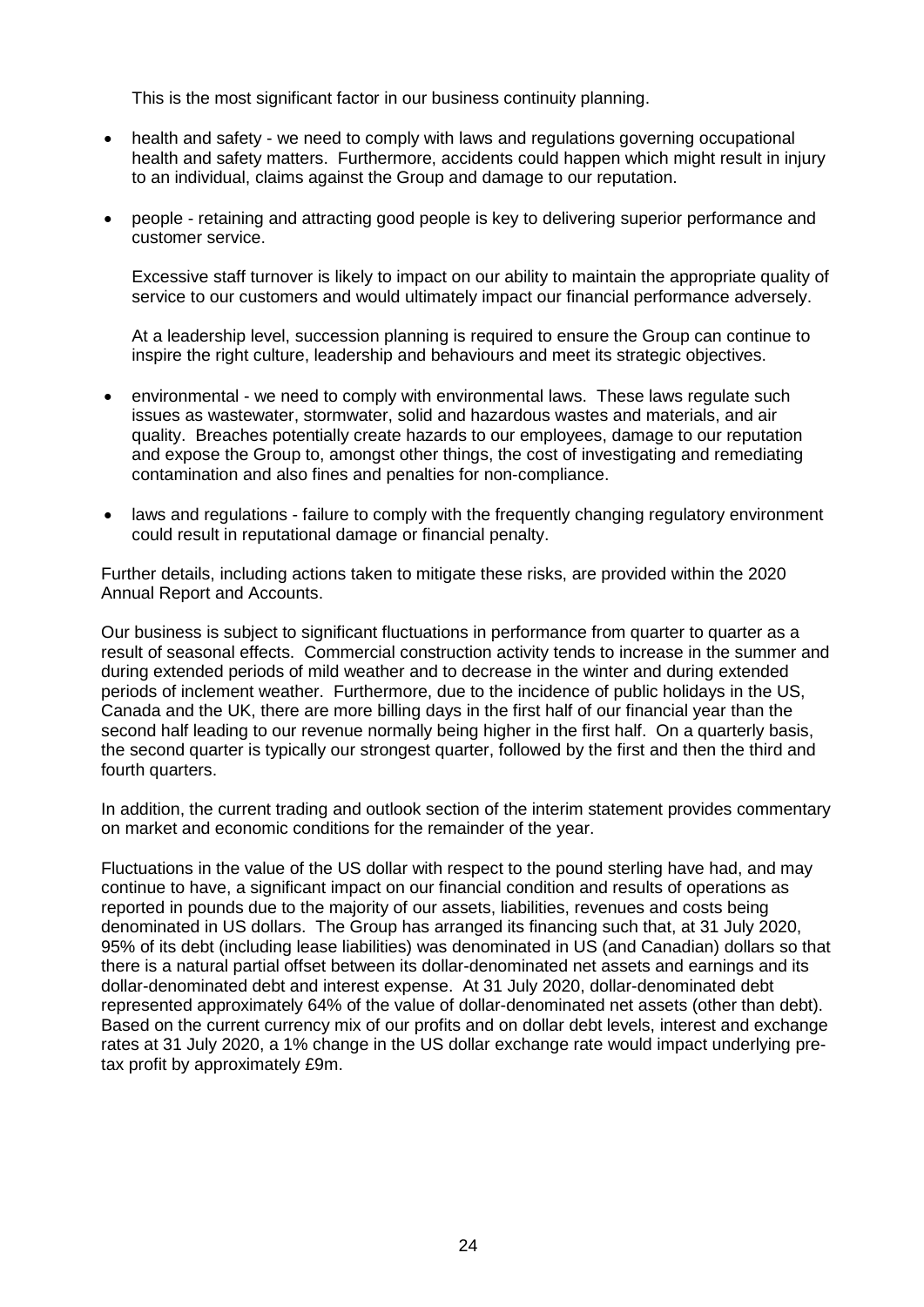# **OPERATING STATISTICS**

|                           |       | Number of rental stores |              |                      | <b>Staff numbers</b> |                     |  |
|---------------------------|-------|-------------------------|--------------|----------------------|----------------------|---------------------|--|
|                           |       | 31 July                 |              |                      | 31 July              |                     |  |
|                           | 2020  | 2019                    | 2020         | 2020                 | 2019                 | 2020                |  |
| Sunbelt US                | 836   | 793                     | 837          | 13,500               | 13,551               | 14,048              |  |
| <b>Sunbelt UK</b>         | 192   | 191                     | 193          | 3.648                | 3,799                | 3,712               |  |
| Sunbelt Canada            | 75    | 68                      | 75           | 1,441                | 1,009                | 1,506               |  |
| Corporate office<br>Group | 1.103 | 1,052                   | <u>1,105</u> | <u> 18</u><br>18,607 | 17<br>18,376         | <u>18</u><br>19,284 |  |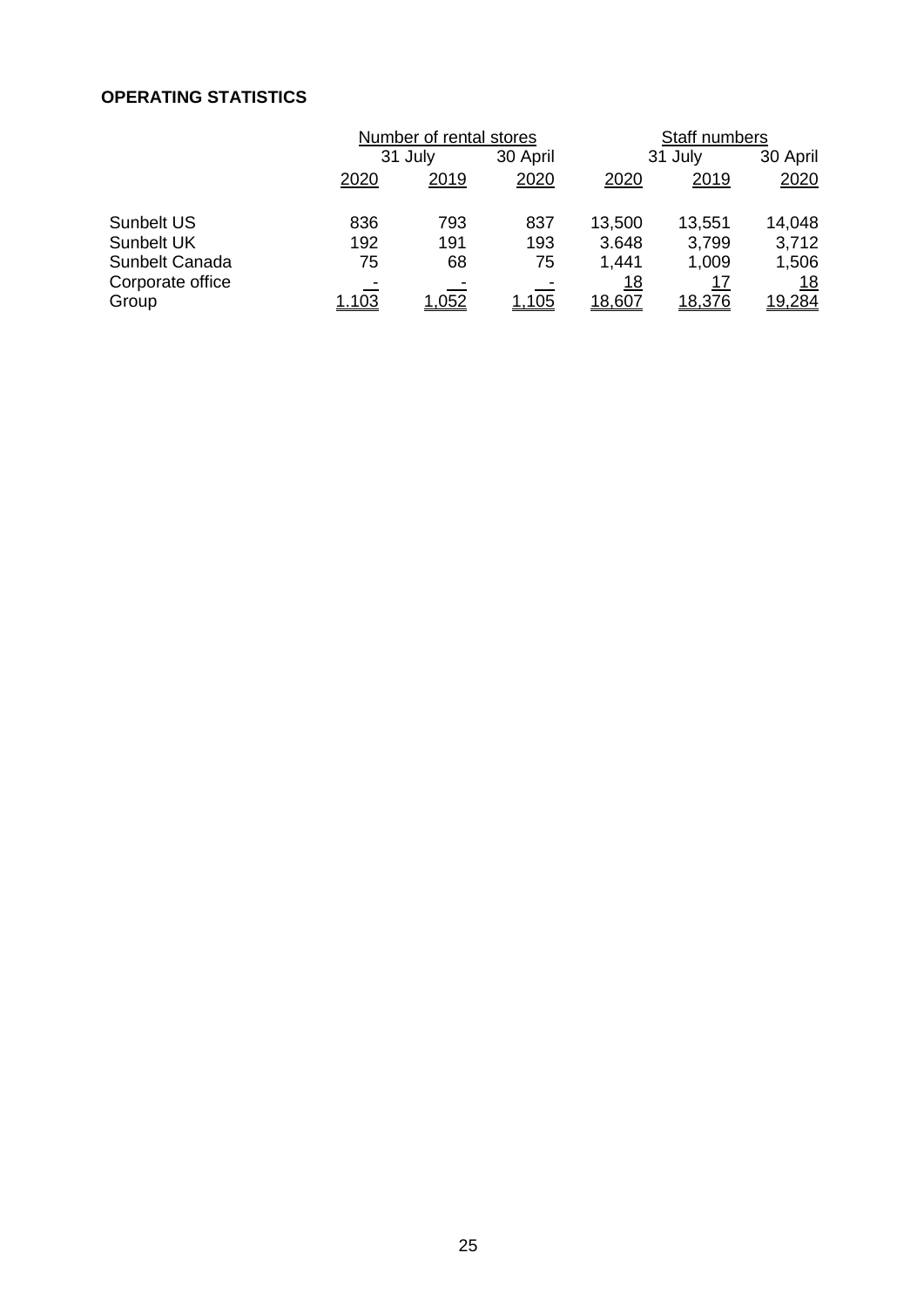# **GLOSSARY OF TERMS**

The glossary of terms below sets out definitions of terms used throughout this announcement. Included are a number of alternative performance measures ('APMs') which the directors have adopted in order to provide additional useful information on the underlying trends, performance and position of the Group. The directors use these measures, which are common across the industry, for planning and reporting purposes. These measures are also used in discussions with the investment analyst community and credit rating agencies. The APMs are not defined by IFRS and therefore may not be directly comparable with other companies' APMs and should not be considered superior to or a substitute for IFRS measures.

| <b>Term</b>           | <b>Closest</b>                     | <b>Definition and purpose</b>                                                                                                                                                            |                          |                |                          |
|-----------------------|------------------------------------|------------------------------------------------------------------------------------------------------------------------------------------------------------------------------------------|--------------------------|----------------|--------------------------|
|                       | equivalent<br>statutory<br>measure |                                                                                                                                                                                          |                          |                |                          |
| Constant              | None                               | Calculated by applying the current period exchange rate to the comparative period result.                                                                                                |                          |                |                          |
| currency              |                                    | The relevant foreign currency exchange rates are provided within Note 2, Accounting                                                                                                      |                          |                |                          |
| growth                |                                    | policies, to the financial statements. This measure is used as a means of eliminating the                                                                                                |                          |                |                          |
|                       |                                    | effects of foreign exchange rate movements on the period-on-period changes in reported<br>results.                                                                                       |                          |                |                          |
|                       |                                    |                                                                                                                                                                                          | 2020                     | 2019           | %                        |
|                       |                                    |                                                                                                                                                                                          | £m                       | £m             |                          |
|                       |                                    |                                                                                                                                                                                          |                          |                |                          |
|                       |                                    | <b>Rental revenue</b>                                                                                                                                                                    |                          |                |                          |
|                       |                                    | As reported                                                                                                                                                                              | 1,081                    | 1,165          | -7%                      |
|                       |                                    | <b>Retranslation effect</b>                                                                                                                                                              |                          | 12             |                          |
|                       |                                    | At constant currency                                                                                                                                                                     | 1,081                    | 1,177          | $-8%$                    |
|                       |                                    | Underlying profit before tax                                                                                                                                                             |                          |                |                          |
|                       |                                    | As reported                                                                                                                                                                              | 208                      | 319            | $-35%$                   |
|                       |                                    | <b>Retranslation effect</b>                                                                                                                                                              |                          |                |                          |
|                       |                                    | At constant currency                                                                                                                                                                     | 208                      | 323            | $-35%$                   |
|                       |                                    |                                                                                                                                                                                          |                          |                |                          |
| Drop<br>through       | None                               | Calculated as the incremental rental revenue which converts into EBITDA (excluding<br>gains from sale of new equipment, merchandise and consumables and from sale of used<br>equipment). |                          |                |                          |
|                       |                                    |                                                                                                                                                                                          |                          | 2020           | 2019                     |
|                       |                                    | Sunbelt US (\$m)                                                                                                                                                                         |                          |                |                          |
|                       |                                    | Rental revenue                                                                                                                                                                           |                          | 1,174          | 1,279                    |
|                       |                                    | EBITDA exc. gains                                                                                                                                                                        |                          | 612            | 690                      |
|                       |                                    | Drop through                                                                                                                                                                             |                          | 74%            |                          |
|                       |                                    | This measure is utilised by the Group to demonstrate the incremental profitability<br>generated by the Group as a result of growth in the period.                                        |                          |                |                          |
| Leverage              | None                               | Leverage calculated at constant exchange rates uses the current period exchange rate                                                                                                     |                          |                |                          |
|                       |                                    | and is determined as net debt divided by underlying EBITDA.                                                                                                                              |                          |                |                          |
|                       |                                    |                                                                                                                                                                                          | <b>Excluding IFRS 16</b> |                | <b>Including IFRS 16</b> |
|                       |                                    |                                                                                                                                                                                          | 2020                     | 2019<br>2020   | 2019                     |
|                       |                                    | Net debt (at constant currency)                                                                                                                                                          | 3,726                    | 3,912<br>4,822 | 4,820                    |
|                       |                                    | EBITDA (at constant currency)                                                                                                                                                            | 2,107                    | 2,167<br>2,201 | 2,174                    |
|                       |                                    | Leverage                                                                                                                                                                                 | 1.8                      | 2.2<br>1.8     | 2.2                      |
|                       |                                    | This measure is used to provide an indication of the strength of the Group's balance<br>sheet and is widely used by investors and credit rating agencies. It also forms part of the      |                          |                |                          |
|                       |                                    | remuneration targets of the Group and has been identified as one of the Group's key<br>performance indicators.                                                                           |                          |                |                          |
| Return on             | None                               | Last 12-month ('LTM') underlying operating profit divided by the last 12-month average                                                                                                   |                          |                |                          |
| Investment<br>('Rol') |                                    | of the sum of net tangible and intangible fixed assets, plus net working capital but<br>excluding net debt and tax. Rol is calculated excluding the impact of IFRS 16.                   |                          |                |                          |
|                       |                                    | Rol is used by management to help inform capital allocation decisions within the business<br>and has been identified as one of the Group's key performance indicators. It also forms     |                          |                |                          |
|                       |                                    | part of the remuneration targets of the Group.                                                                                                                                           |                          |                |                          |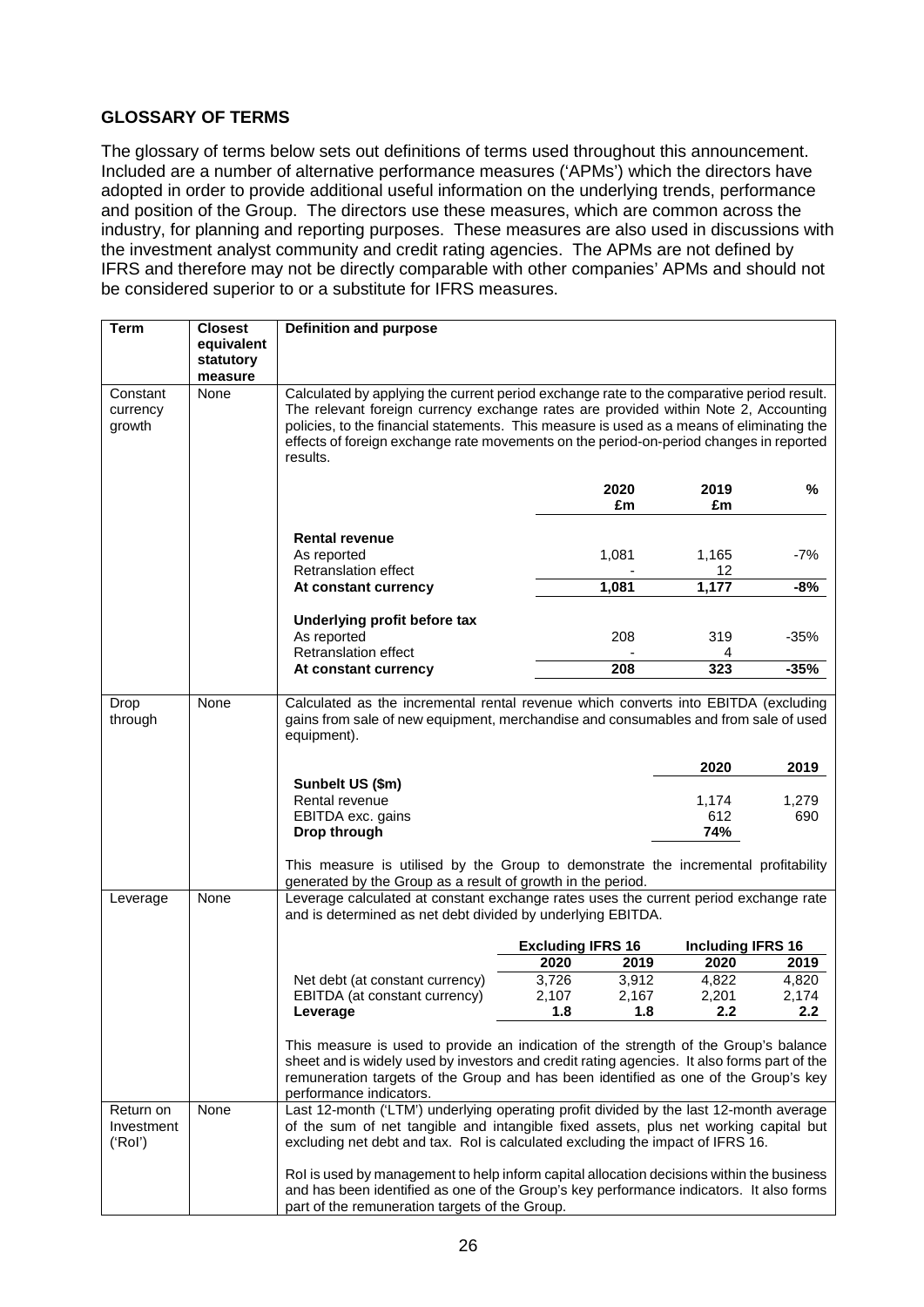| Term | <b>Closest</b><br>equivalent<br>statutory<br>measure | Definition and purpose                                                                                |       |        |     |
|------|------------------------------------------------------|-------------------------------------------------------------------------------------------------------|-------|--------|-----|
|      |                                                      | A reconciliation of Group RoI is provided below:                                                      |       |        |     |
|      |                                                      |                                                                                                       | 2020  | 2019   |     |
|      |                                                      | Underlying operating profit (£m)                                                                      | 1,160 | 1,317  |     |
|      |                                                      | Average net assets (£m)                                                                               | 8,485 | 7,541  |     |
|      |                                                      | Return on investment (%)                                                                              | 14%   | 17%    |     |
|      |                                                      | Rol for the businesses is calculated in the same way, but excludes goodwill and<br>intangible assets: |       |        |     |
|      |                                                      |                                                                                                       | US    | Canada | UK  |
|      |                                                      | Underlying operating profit<br>Average net assets, excluding                                          | 1,419 | 36     | 28  |
|      |                                                      | goodwill and intangibles                                                                              | 7.499 | 606    | 632 |
|      |                                                      | Return on investment                                                                                  | 19%   | 6%     | 5%  |
|      |                                                      |                                                                                                       |       |        |     |

Other terms used within this announcement include:

- **Availability:** represents the headroom on a given date under the terms of our \$4.6bn asset-backed senior bank facility, taking account of current borrowings.
- **Capital expenditure:** represents additions to rental equipment and other tangible assets (excluding assets acquired through a business combination).
- **Cash conversion ratio:** represents cash flow from operations before exceptional items and changes in rental equipment as a percentage of underlying EBITDA. Details are provided within the Review of Balance Sheet and Cash Flow section.
- **Dollar utilisation:** dollar utilisation is trailing 12-month rental revenue divided by average fleet size at original (or 'first') cost measured over a 12-month period. Details are shown within the Review of Balance Sheet and Cash Flow section.
- **EBITDA and EBITDA margin:** EBITDA is earnings before interest, tax, depreciation and amortisation. A reconciliation of EBITDA to profit before tax is shown on the income statement. EBITDA margin is calculated as EBITDA before exceptional items divided by revenue. Progression in EBITDA margin is an important indicator of the Group's performance and this has been identified as one of the Group's key performance indicators.
- **Exceptional items:** those items of income or expense which the directors believe should be disclosed separately by virtue of their significant size or nature to enable a better understanding of the Group's financial performance. Excluding these items provides readers with helpful additional information on the performance of the business across periods and against peer companies. It is also consistent with how business performance is reported to the Board and the remuneration targets set by the Company. .
- **Fleet age:** net book value weighted age of serialised rental assets. Serialised rental assets constitute the substantial majority of our fleet.
- **Fleet on rent:** quantity measured at original cost of our rental fleet on rent. Fleet on rent has been identified as one of the Group's key performance indicators.
- **Free cash flow:** cash generated from operating activities less non-rental net property, plant and equipment expenditure. Non-rental net property, plant and equipment expenditure comprises payments for non-rental capital expenditure less disposal proceeds received in relation to non-rental asset disposals. This measure shows the cash retained by the Group prior to discretionary expenditure on acquisitions and returns to shareholders. A reconciliation of free cash flow is shown in the Review of Balance Sheet and Cash Flow section.
- **Net debt:** net debt is total borrowings (bank, bonds) and lease liabilities less cash balances, as reported. This measure is used to provide an indication of the Group's overall level of indebtedness and is widely used by investors and credit rating agencies. An analysis of net debt is provided in note 14.
- **Operating profit and operating profit margin:** Operating profit is earnings before interest and tax. A reconciliation of operating profit to profit before tax is shown on the income statement. Operating profit margin is calculated as operating profit before exceptional items and the amortisation of intangibles divided by revenue. Progression in operating profit margin is an important indicator of the Group's performance.